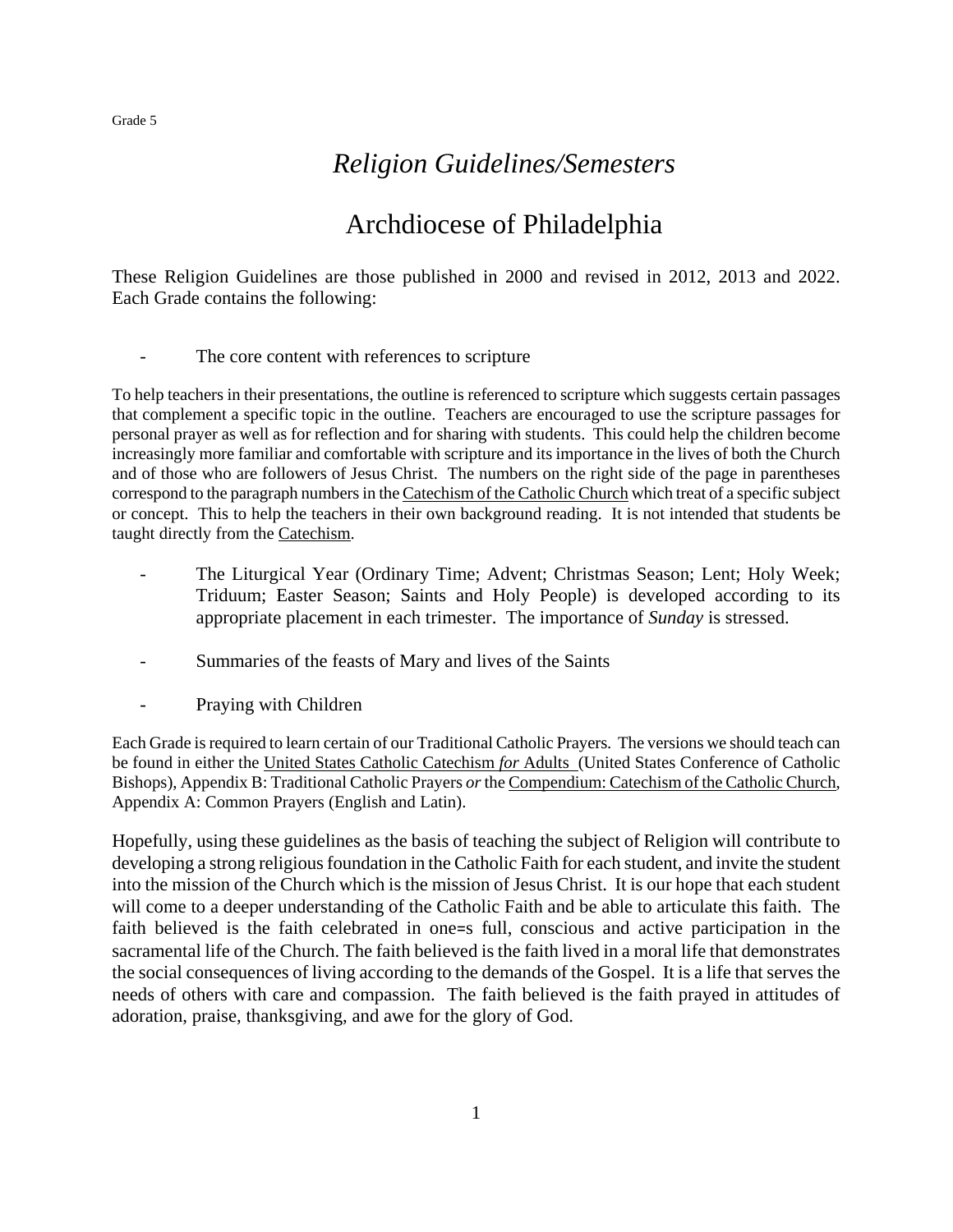# *First Semester*

## **I**. **SACRAMENTS** (1084, 1114, 1131, 1210)

## A. DEFINITIONS

(Outward signs instituted by Christ to give grace.)

- 1. Sacraments are symbolic actions which effect what they symbolize.
- 2. Jesus is the perfect sacrament of God communicating God's life to us.
- 3. The Church is the sacrament of Jesus' presence among us carrying on his mission.
- 4. Sacramental symbols are words, objects, or gestures which contain the divine reality they signify.

## B. PURPOSE OF THE SACRAMENTS (1123)

- 1. Through the sacraments Jesus makes us holy.
- 2. In the sacraments, part of the public worship of the Church, the whole Church gives worship to God.
- 3. Through *grace* we are made like Jesus Christ. (2017-24)
	- a. Grace was made possible for us by Christ's life, death, and resurrection.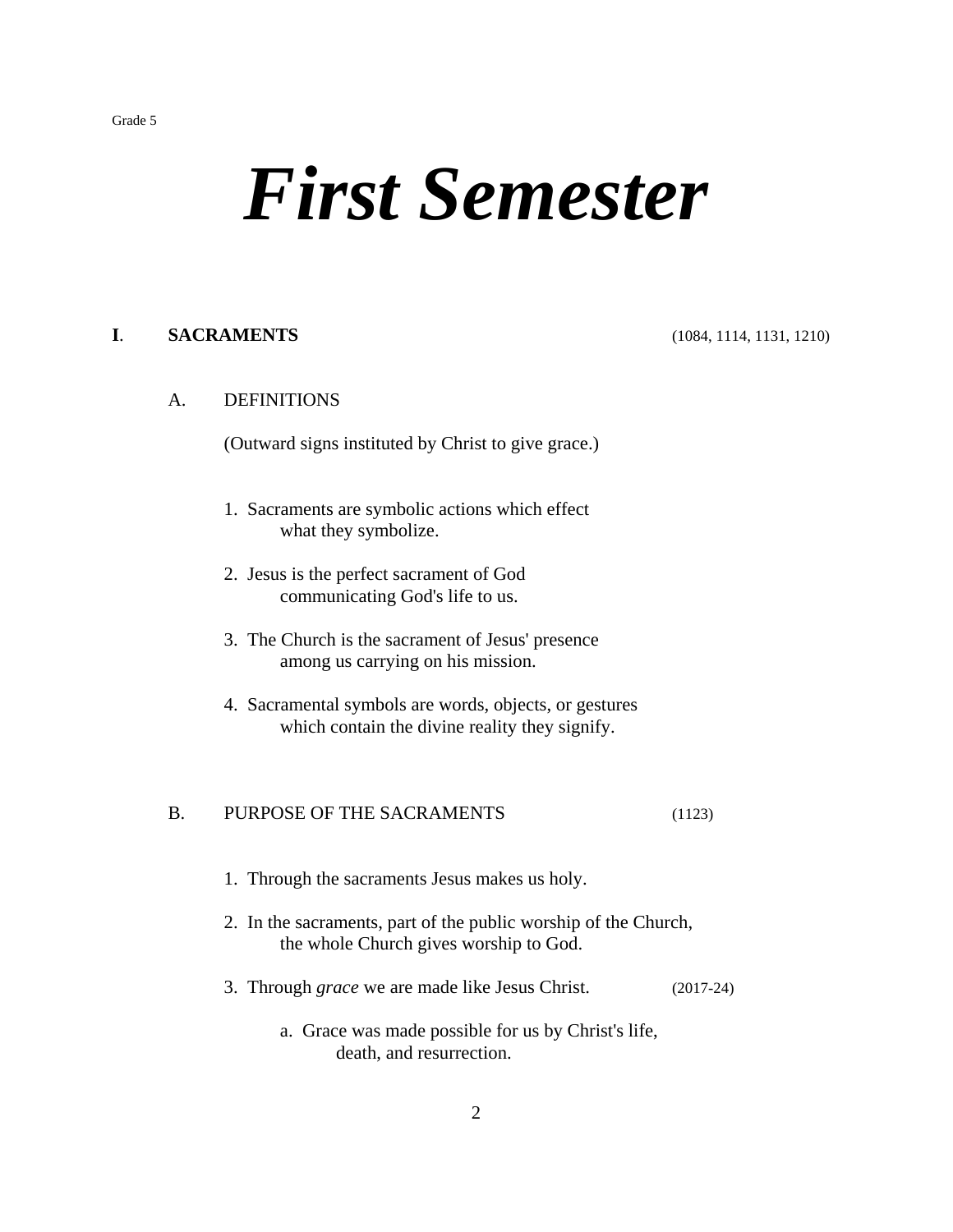- b. God gives us grace so we can respond to the invitation to be his adopted children.
- c. When we come to the sacraments with faith, Jesus offers us special *sacramental* grace.

## **II**. **SACRAMENTS OF INITIATION**

## *BAPTISM, CONFIRMATION, EUCHARIST*

#### A. MEANING OF INITIATION

The journey, in steps, that a person takes to share in the life of God and join the Church, the People of God.

## B. BAPTISM (1275-84)

- 1. Baptism cleanses us from original sin, makes us children of God and members of the Church.
	- a. Original Sin occurred at the beginning of human history. We inherit this sin from Adam and Eve because of their disobedience to God.
	- b. Baptismal promises invite the candidate to reject sin and to acknowledge one=s faith in Jesus Christ.
	- c. Baptism is the first sacrament one receives; it marks one forever as belonging to Jesus Christ.
- 2. Ordinary minister
	- a. Priest or deacon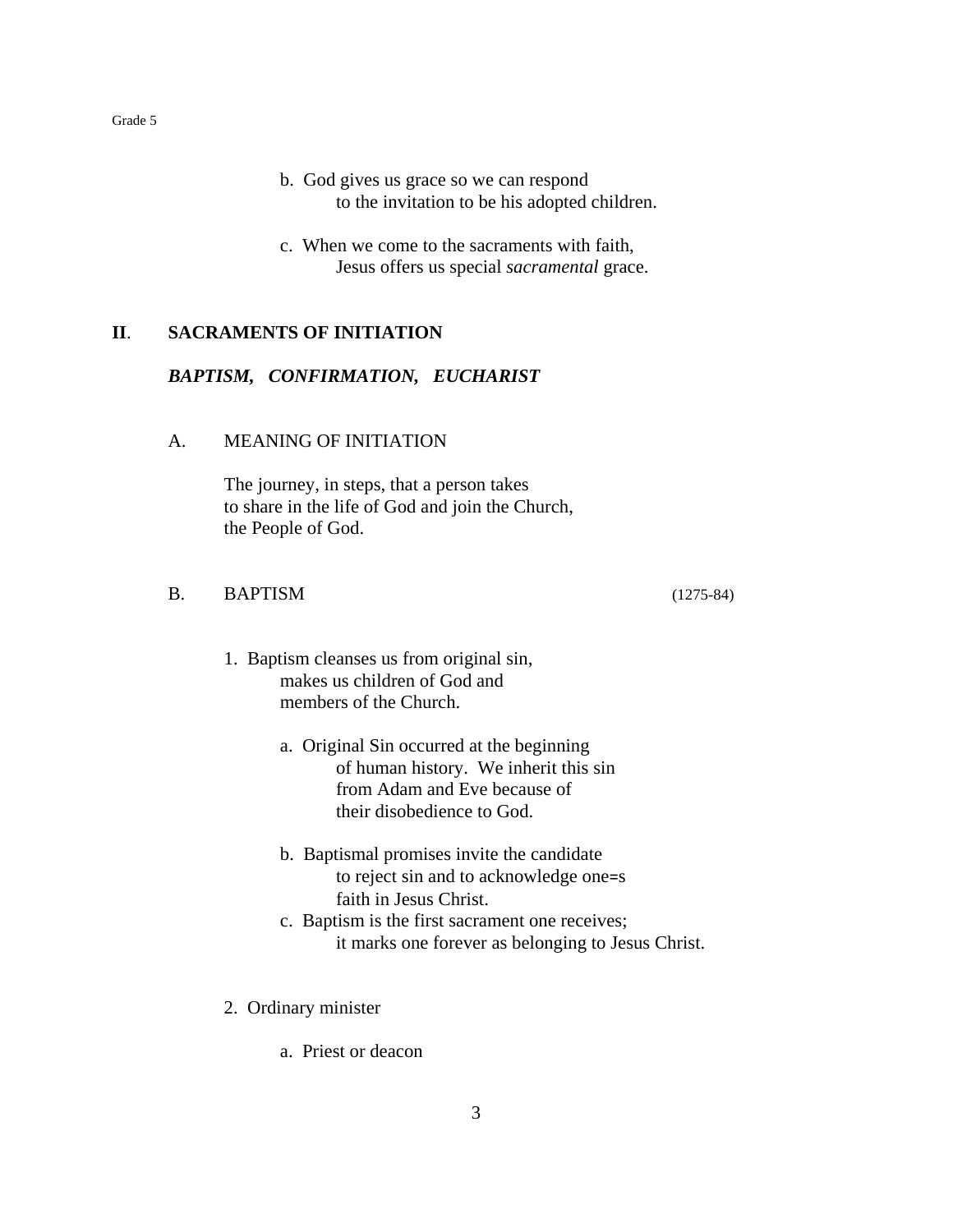|               |                    | b. In case of emergency, any person with<br>the proper intention                                                                                                       |             |
|---------------|--------------------|------------------------------------------------------------------------------------------------------------------------------------------------------------------------|-------------|
| 3. Godparents |                    |                                                                                                                                                                        | (1255)      |
|               |                    | a. Firm believers, who with the parents,<br>are ready and able to help<br>the newly baptized                                                                           |             |
|               |                    | b. Task is a truly essential role in the Church.                                                                                                                       |             |
|               | 4. Rite of Baptism |                                                                                                                                                                        | (1239)      |
|               |                    | a. <i>Rites</i> are ceremonies in liturgical worship                                                                                                                   |             |
|               |                    | b. The words and actions of each sacrament are<br>the <i>rite</i> of that sacrament.                                                                                   |             |
|               |                    | 1) Sign of the Cross<br>The priest welcomes the candidates,<br>calls them by name, and claims them<br>for Christ by making the sign of the<br>cross on their forehead. | (1235)      |
|               | 2) Scripture       | The Word of God is proclaimed.                                                                                                                                         | (1236)      |
|               | $3)$ Oil           | The candidates are anointed with the<br>Oil of Catechumens.                                                                                                            |             |
|               | 4) Water           |                                                                                                                                                                        | (1238)      |
|               |                    | The water is consecrated by a prayer.<br>a)                                                                                                                            |             |
|               |                    | The Baptismal promises are made.<br>b)                                                                                                                                 |             |
|               |                    | The triple pouring of water on the<br>$\mathbf{c})$<br>candidate=s head or<br>immersion in water using the<br>words:                                                   | $(1239-40)$ |

4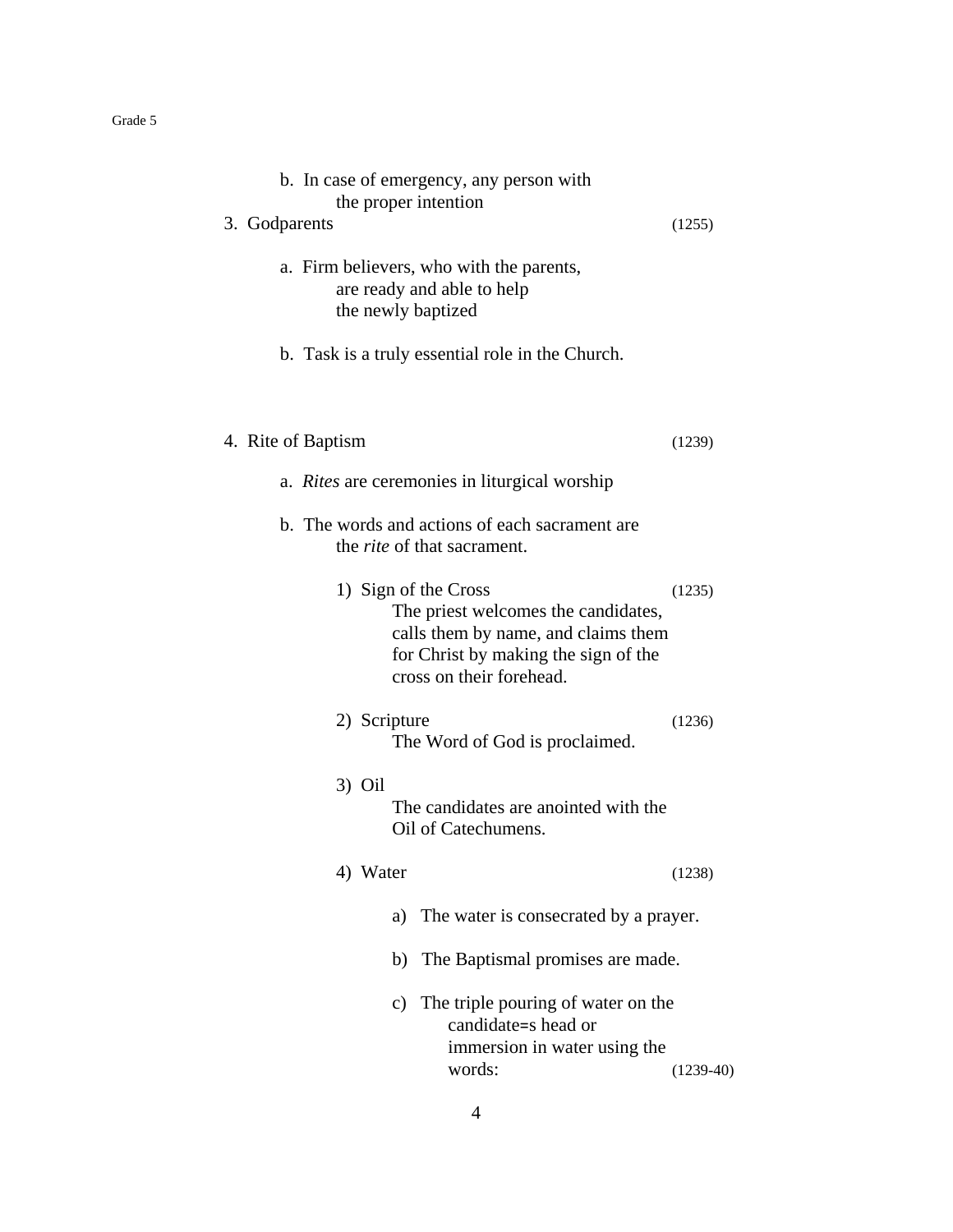|    | AN., I baptize you in the name<br>of the Father, and of the Son,<br>and of the Holy Spirit.@<br>5) Chrism                                                                                                                            | (1241) |
|----|--------------------------------------------------------------------------------------------------------------------------------------------------------------------------------------------------------------------------------------|--------|
|    | The newly baptized are anointed<br>with sacred chrism, perfumed oil<br>consecrated by the bishop.                                                                                                                                    |        |
|    | 6) White garment                                                                                                                                                                                                                     | (1243) |
|    | The newly baptized are clothed<br>with Jesus Christ.                                                                                                                                                                                 |        |
|    | 7) Candle                                                                                                                                                                                                                            | (1243) |
|    | A candle lit from the Easter/Paschal<br>Candle reminds everyone that at<br>Baptism we receive the light of Christ.                                                                                                                   |        |
|    | 5. Adult Baptism                                                                                                                                                                                                                     | (1232) |
|    | a. Adults who wish to belong to the Catholic Church<br>journey through the R.C.I.A.<br>(Rite of Christian Initiation of Adults)                                                                                                      |        |
| C. | <b>CONFIRMATION</b>                                                                                                                                                                                                                  | (1285) |
|    | 1. The Sacrament of Confirmation is necessary for the<br>completion of baptismal grace. In this sacrament,<br>we receive gifts from the Holy Spirit in order to<br>help us more effectively live out our witness to<br>Jesus Christ. |        |

a. Confirmation renews and strengthens our

5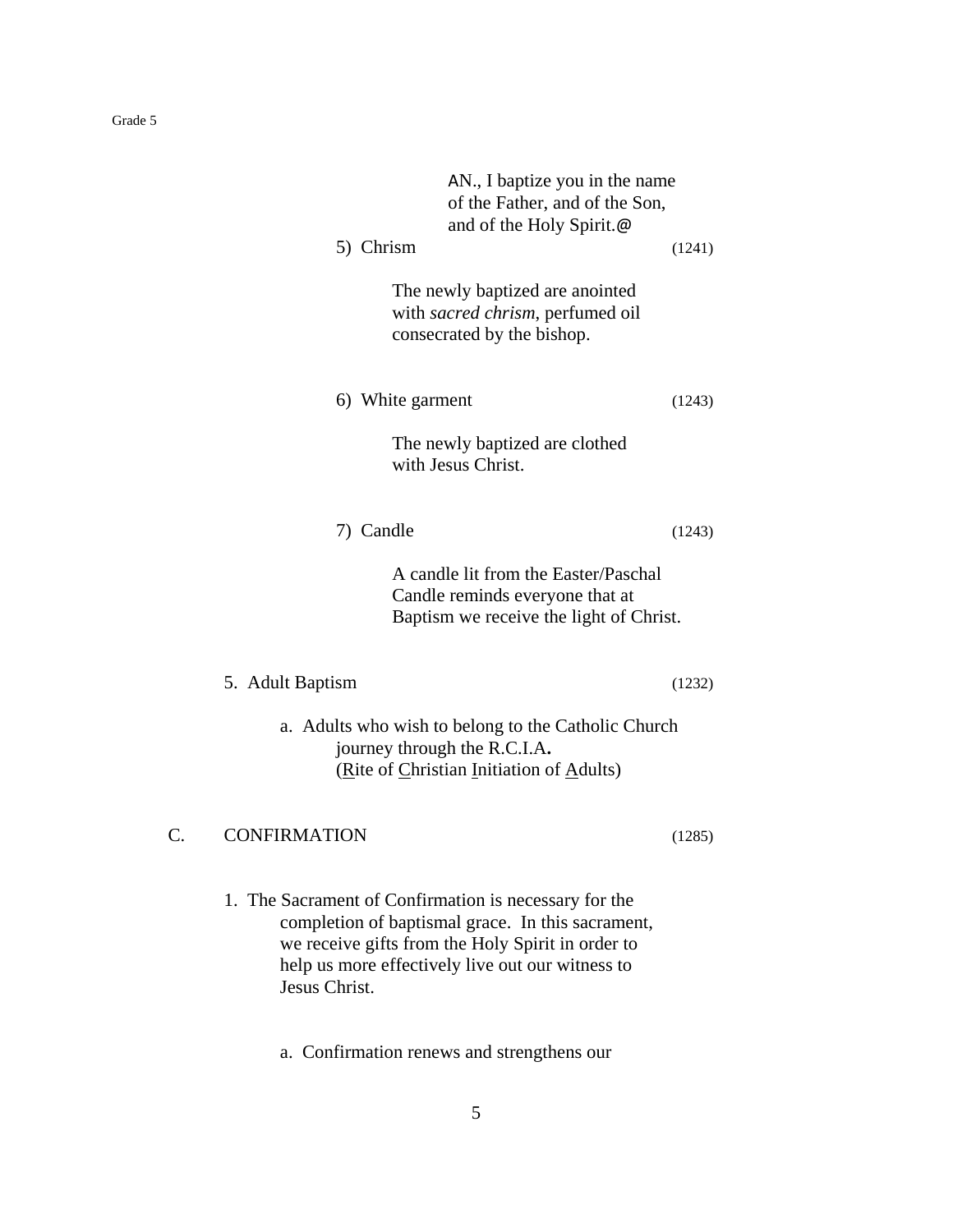#### Baptismal call to witness to Jesus Christ

| b. Confirmation is a call to serve. |  |  |  |
|-------------------------------------|--|--|--|
|-------------------------------------|--|--|--|

- 1) To pray as Jesus prayed.
- 2) To love and serve God as Jesus did.
- 3) To follow the teachings of Jesus and his Church.
- 4) To spread the Good News to others.
- 5) To work for the Church.
- c. Ordinary Minister the Bishop (1312-13)
- d. Confirmation Candidates Those who are to be confirmed.
- e. Sponsors (1311)

Those who provide spiritual help for the candidates preparing for Confirmation and who, by the example of their lives, show them how to live as a Christian.

It is appropriate that this sponsor be one of the baptismal godparents.

- f. Confirmation usually takes place during Mass.
- 2. Rite of Confirmation (1320)
	- a. Presentation of the Candidates

After the Gospel, the candidates are presented to the bishop.

b. Homily The bishop speaks to those assembled.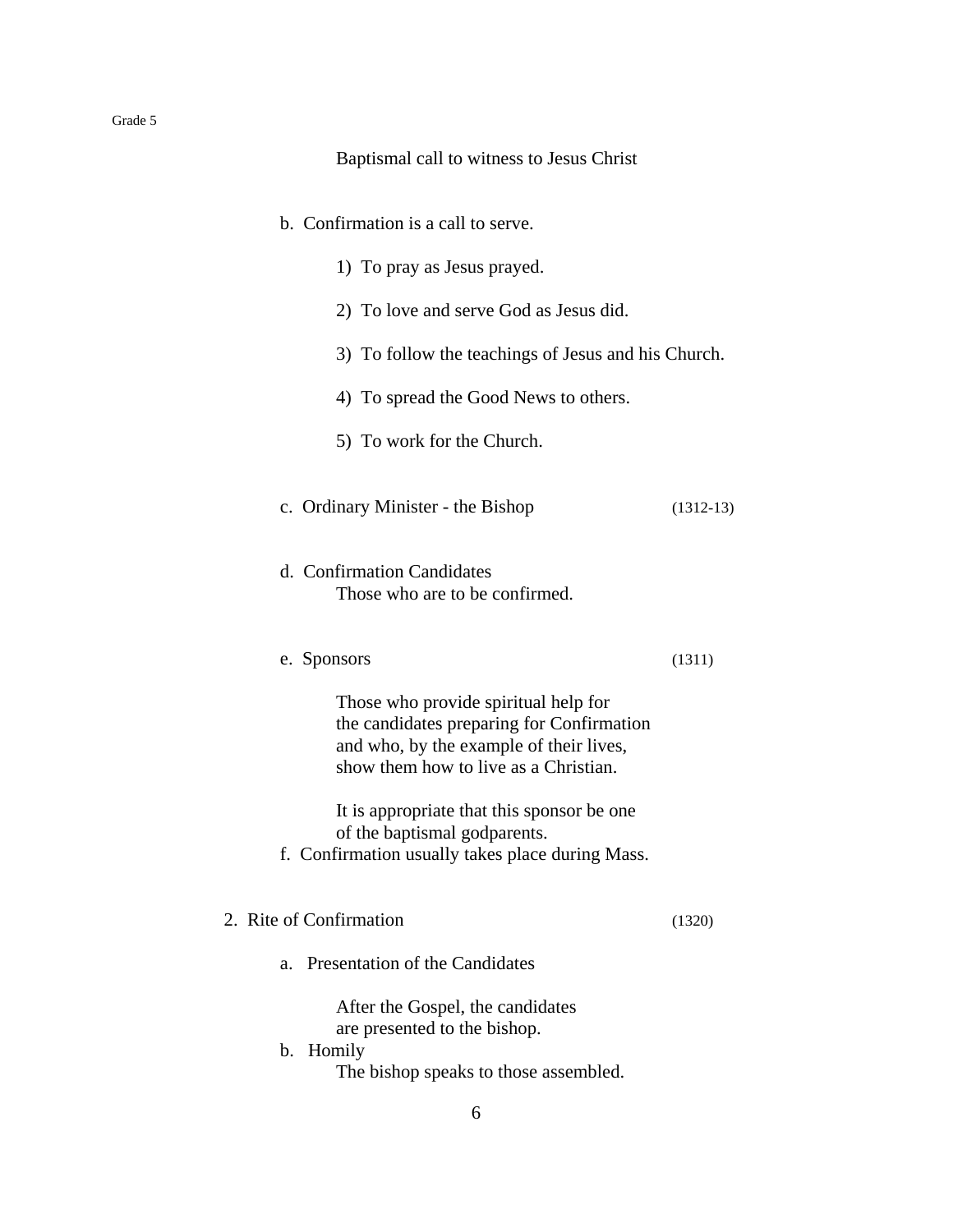- c. Laying on of hands and prayer over the candidates
- d. Anointing with chrism on the forehead in the form of the cross

| Bishop:   | N., Be sealed with the Gift of the Holy Spirit. |
|-----------|-------------------------------------------------|
| Response: | Amen.                                           |
| Bishop:   | Peace be with you.                              |
| Response: | And also with you.                              |

- 1) A seal is a symbol of a person; (1295-96) this seal means we belong to Jesus Christ forever; we will serve him and he will protect us.
	- 2) To witness means to show by words and actions that you are a follower of Jesus Christ.
- 3. Effects of Confirmation (1302-05)

a. Gifts of the Holy Spirit

1) Wisdom

Enables a person to recognize God and value the practices of the Christian way of life

2) Understanding

Enables one to see clearly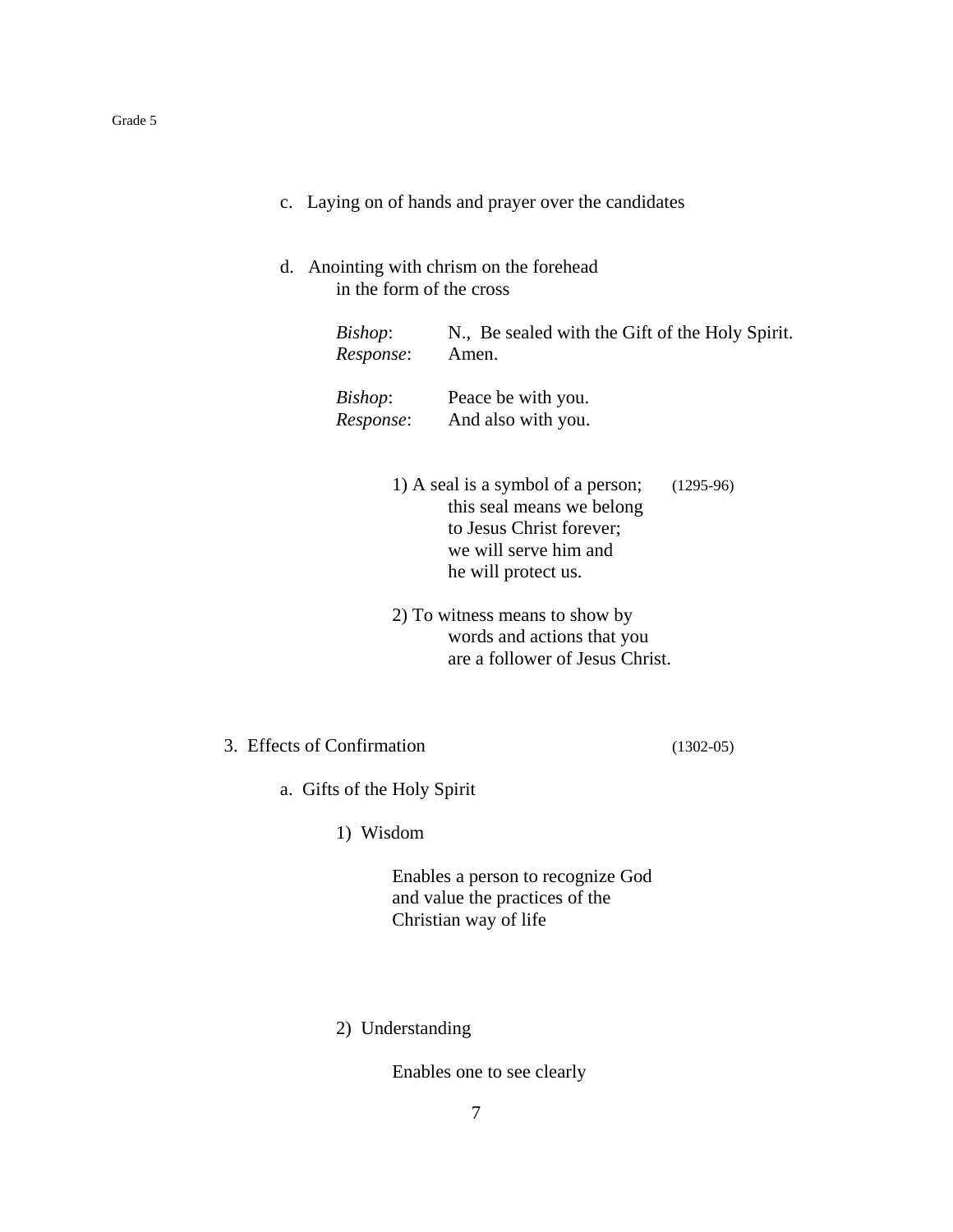|  | into the mysteries of our faith |  |  |
|--|---------------------------------|--|--|
|  |                                 |  |  |
|  |                                 |  |  |

3) Counsel (Right Judgment)

Guides one in practical matters

4) Knowledge

Enables one to see God reflected in all creatures

5) Fortitude (Courage)

Makes one able to love God no matter what stands in the way

6) Piety (Reverence)

Helps one to love and reverence God

7) Fear of the Lord (Wonder and Awe in God=s Presence)

Helps keep one from offending God by sin

b. Fruits of the Holy Spirit Gal. 5:22-29, (1832)

1) Church tradition lists twelve fruits

Charity, Joy, Peace, Patience (Longanimity), Kindness, Goodness, Generosity, Gentleness (Benignity), Faithfulness, Modesty, Self-control (Continency), Chastity

2) Other translations list nine (736)

Love, Joy, Peace, Patience, Kindness, Goodness, Faithfulness,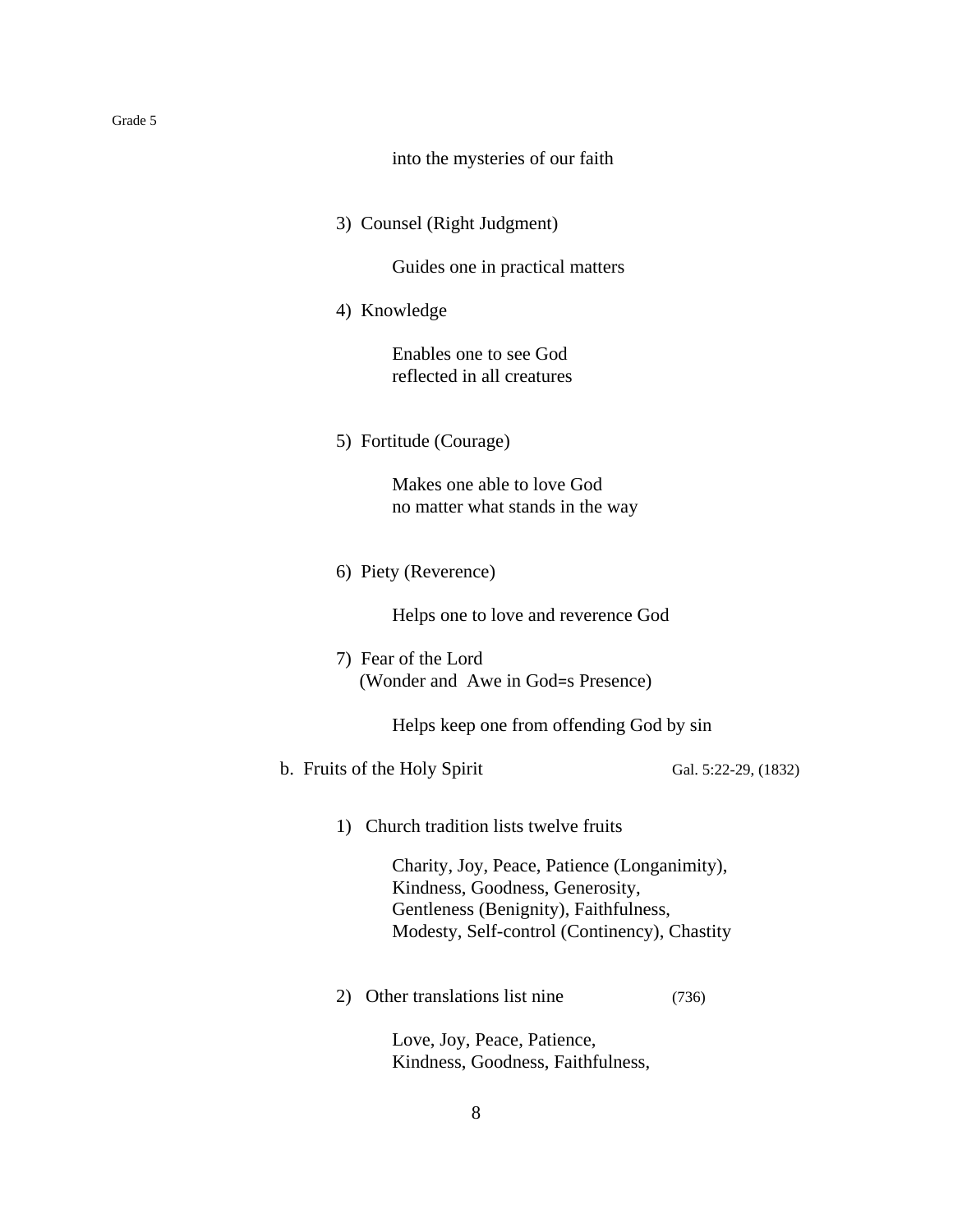|    | Gentleness, and Self-control                                                                                |              |
|----|-------------------------------------------------------------------------------------------------------------|--------------|
| D. | <b>HOLY EUCHARIST</b>                                                                                       | (1322)       |
|    | 1. The Holy Eucharist is the true Body and Blood of Jesus Christ<br>under the appearance of bread and wine. |              |
|    | a. Sacrifice                                                                                                |              |
|    | Athe sacrifice Christ offered once<br>for all on the cross remains forever<br>present.@                     | (1364)       |
|    | b. Sacrament                                                                                                |              |
|    | Christ himself is really present under the<br>appearances of bread and wine.                                |              |
|    | c. Communion                                                                                                | (1330)       |
|    | In the Mass Jesus Christ unites us<br>to himself and one another.                                           |              |
|    | 2. Jesus= presence in the Blessed Sacrament<br>is called the Real Presence.                                 |              |
|    | 3. Jesus is present in his Word, priests, and people. (1377)                                                |              |
|    | 4. Importance of the Eucharist in Life of Church                                                            | (1211, 1324) |
|    | a. The center of the Church=s life                                                                          | (1343)       |
|    | b. Remembers the Lord=s passion, death,<br>and resurrection                                                 |              |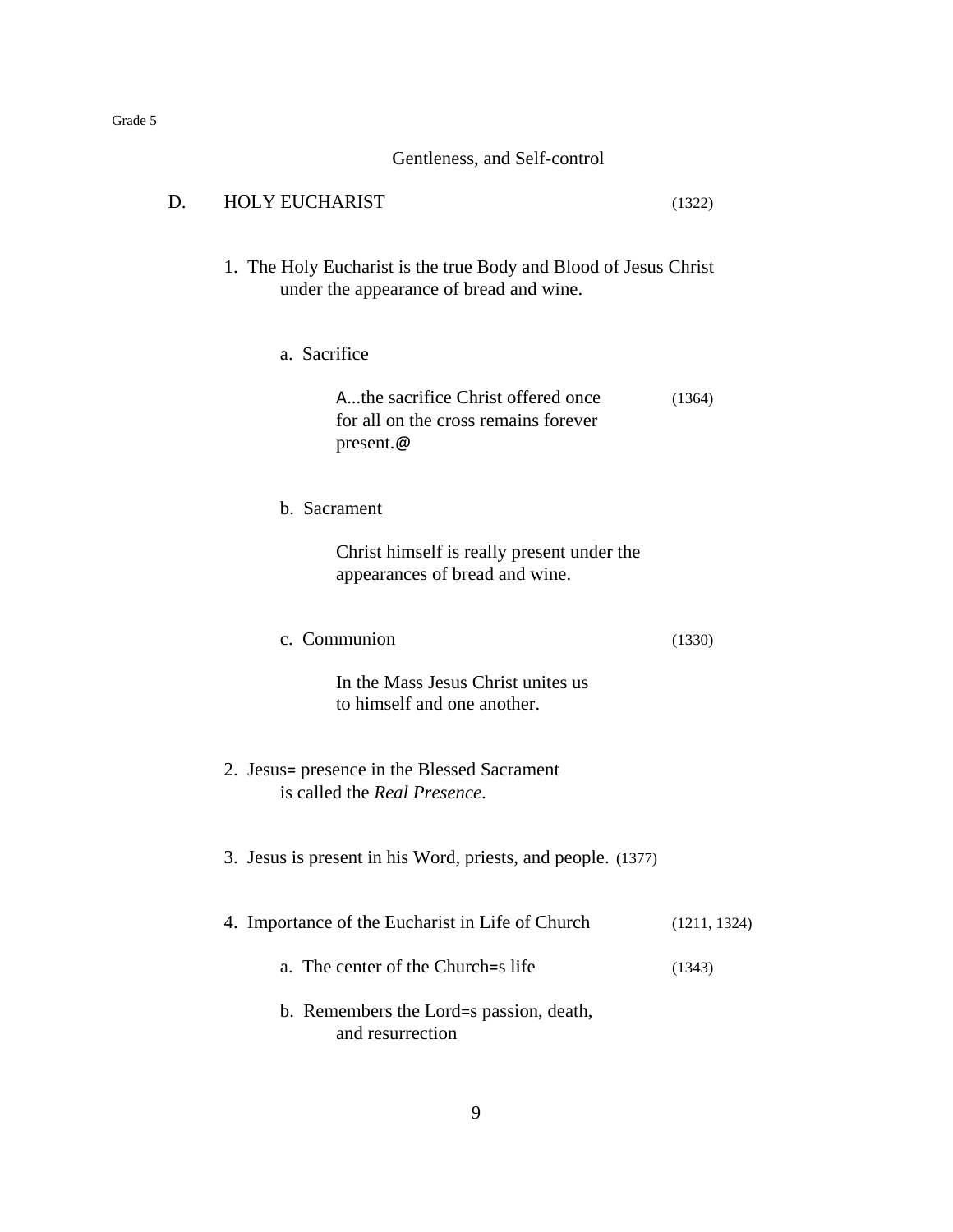| c. Remembers the Last Supper                                                                                                                                                                                                                         |                 |
|------------------------------------------------------------------------------------------------------------------------------------------------------------------------------------------------------------------------------------------------------|-----------------|
| d. Helps one to grow spiritually and<br>overcome temptation<br>e. Increases charity within the community<br>of the Church                                                                                                                            |                 |
| f. A Sacrament of Reconciliation and<br>completion of Initiation                                                                                                                                                                                     |                 |
| 5. Preparation to receive Jesus in Holy Communion                                                                                                                                                                                                    |                 |
| a. We prepare to receive Jesus in the Eucharist<br>through participating in the Penitential Rite<br>and by our attentive listening to the Word of God                                                                                                |                 |
| b. Mortal sin separates a person from God and his people<br>and must be confessed in the sacrament of Penance                                                                                                                                        |                 |
| before receiving Holy Communion.<br>c. Fasting - We prepare to receive Holy Communion<br>by NOT eating or drinking for one hour.<br>(You may have medicine or water.)<br>Those who are sick or elderly and those<br>who care for them need not fast. |                 |
| 6. Celebration of the Eucharist - The Mass                                                                                                                                                                                                           | $(1345 - 1419)$ |
| The Eucharist is our greatest prayer;<br>it is the prayer of <i>thanksgiving</i> .                                                                                                                                                                   |                 |
| a. Introductory Rites<br>Make the assembly a unified community<br>and prepare them to listen to God=s Word.                                                                                                                                          |                 |
| 1) Entrance Song                                                                                                                                                                                                                                     |                 |
| 2) Veneration of the Altar, Sign of the Cross and Greeting                                                                                                                                                                                           |                 |
| 3) Penitential Rite                                                                                                                                                                                                                                  |                 |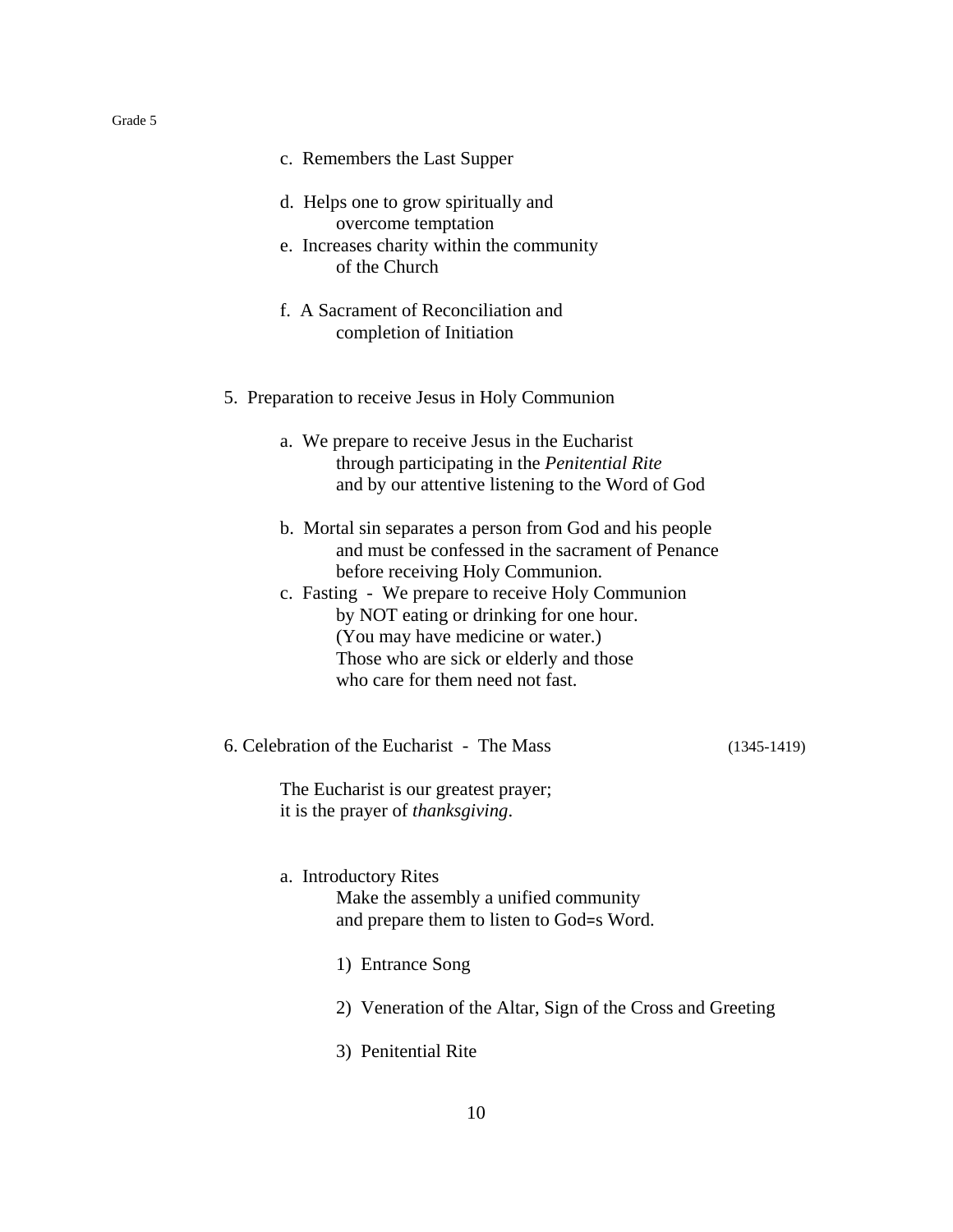| 4) Lord, Have Mercy                                                                                                                 |           |
|-------------------------------------------------------------------------------------------------------------------------------------|-----------|
| 5) Gloria                                                                                                                           |           |
| 6) Opening Prayer                                                                                                                   |           |
| b. Liturgy of the Word                                                                                                              |           |
| God speaks to his people of redemption and<br>salvation and nourishes their spirit through<br>the proclamation of the Scriptures.   | (GIRM 33) |
| 1) First reading                                                                                                                    |           |
| 2) Responsorial Psalm                                                                                                               |           |
| 3) Second reading                                                                                                                   |           |
| 4) Gospel Acclamation                                                                                                               |           |
| 5) Gospel                                                                                                                           |           |
| 6) Homily                                                                                                                           |           |
| 7) Profession of Faith                                                                                                              |           |
| 8) General Intercessions                                                                                                            |           |
|                                                                                                                                     |           |
| c Liturgy of the Eucharist                                                                                                          |           |
| In this meal the sacrifice of the cross<br>is continually made present in the church<br>when the priest carries out what Jesus did. | (GIRM 48) |
| 1) Preparation of the Gifts                                                                                                         |           |
| 2) Eucharistic Prayer                                                                                                               |           |
|                                                                                                                                     |           |

3) Communion Rite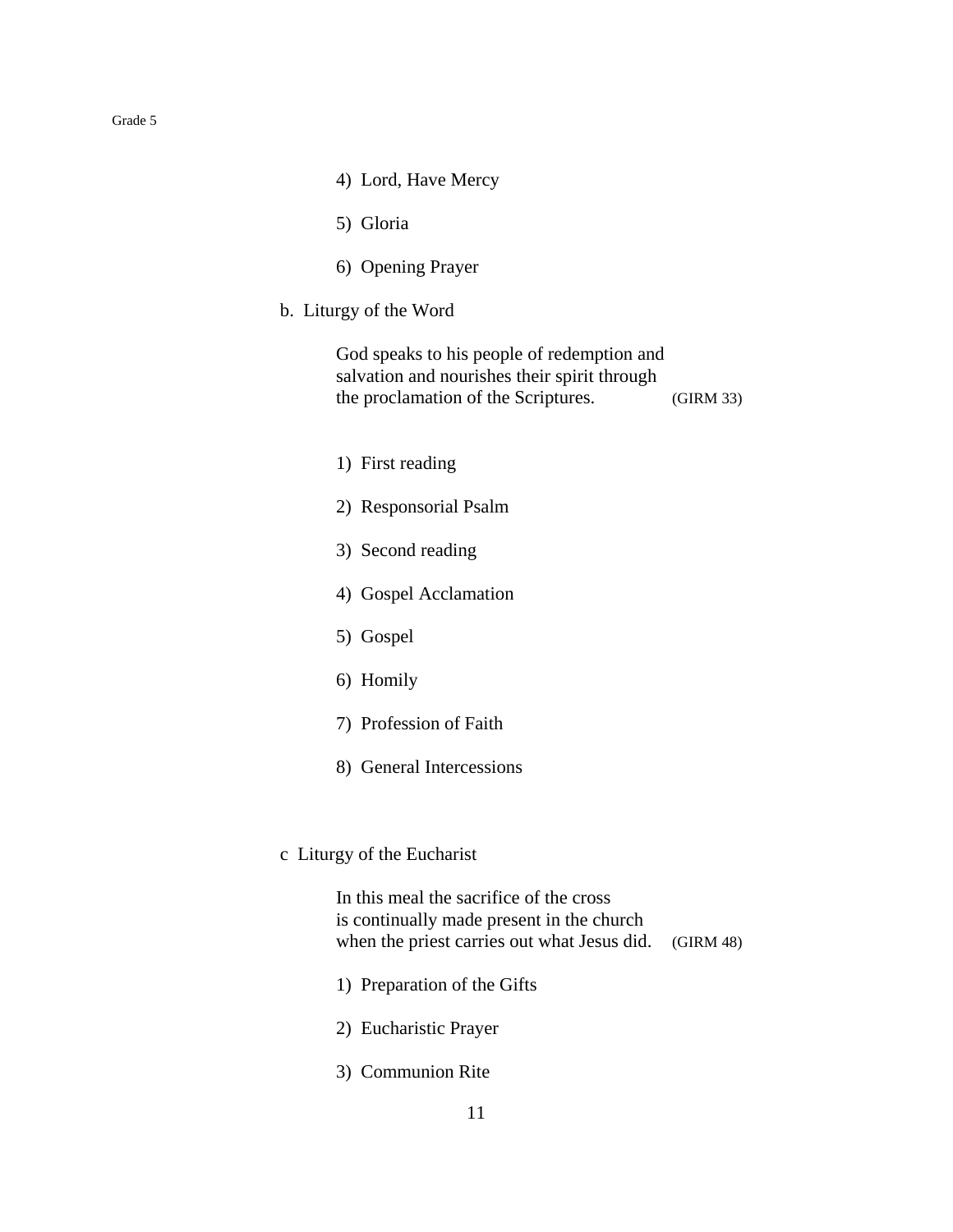- d. Concluding Rite
	- 1) Priest=s greeting and blessing
	- 2) The dismissal

## 7. Vessels and other objects used at Mass

|  | a. Chalice  | - the vessel used to hold the wine that<br>will become the Blood of Jesus                                                                                                                                                                                                                                                          |
|--|-------------|------------------------------------------------------------------------------------------------------------------------------------------------------------------------------------------------------------------------------------------------------------------------------------------------------------------------------------|
|  | b. Paten    | - the plate used to hold the host that<br>will become the Body of Jesus                                                                                                                                                                                                                                                            |
|  |             | c. Ciborium - the covered cup-like vessel used to hold<br>the consecrated hosts for the distribution<br>of Holy Communion                                                                                                                                                                                                          |
|  |             | d. Altar cloth - the large cloth that covers the top of the altar                                                                                                                                                                                                                                                                  |
|  |             | e. Corporal - a linen cloth placed in the center of the altar<br>on which the chalice and paten are placed                                                                                                                                                                                                                         |
|  |             | f. Purificator - a linen cloth used by the priest to clean<br>the chalice during Mass                                                                                                                                                                                                                                              |
|  |             | g. Finger cloth - the cloth the priest uses to wipe his fingers                                                                                                                                                                                                                                                                    |
|  | h. Cruets   | - containers that hold the water and wine                                                                                                                                                                                                                                                                                          |
|  | i. Candles  | - two lighted candles are placed on the altar                                                                                                                                                                                                                                                                                      |
|  |             | 8. Vestments - the official attire worn at liturgical functions                                                                                                                                                                                                                                                                    |
|  | a. Alb      | - a long white robe worn by the priest/deacon<br>at Mass                                                                                                                                                                                                                                                                           |
|  | b. Cincture | - a cord the priest/deacon wears around the waist                                                                                                                                                                                                                                                                                  |
|  | $0.1 - 1.$  | $\mathbf{1}$ $\mathbf{A}$ $\mathbf{1}$ $\mathbf{1}$ $\mathbf{1}$ $\mathbf{1}$ $\mathbf{1}$ $\mathbf{1}$ $\mathbf{1}$ $\mathbf{1}$ $\mathbf{1}$ $\mathbf{1}$ $\mathbf{1}$ $\mathbf{1}$ $\mathbf{1}$ $\mathbf{1}$ $\mathbf{1}$ $\mathbf{1}$ $\mathbf{1}$ $\mathbf{1}$ $\mathbf{1}$ $\mathbf{1}$ $\mathbf{1}$ $\mathbf{1}$ $\mathbf{$ |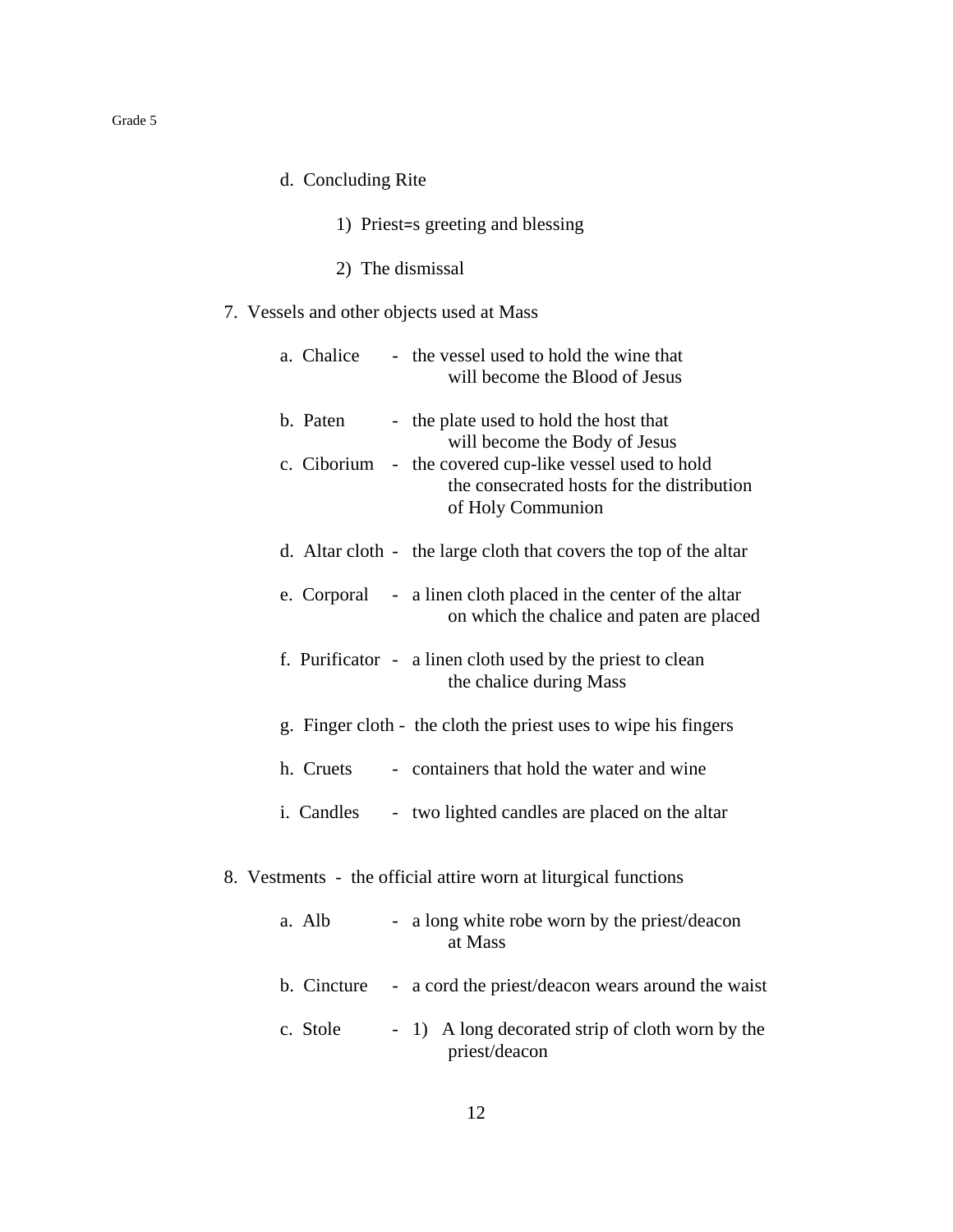| 2) It is a sign of their ordination.<br>3) It is the color of the Liturgical<br>Season/Feasts                                            |
|------------------------------------------------------------------------------------------------------------------------------------------|
| d. Chasuble<br>- 1) A sleeveless outer vestment worn<br>over the alb by the priest<br>2) It is the color of the Liturgical season/Feasts |
| 9. Liturgical Books                                                                                                                      |
| - used by the priest for the various prayers<br>a. Sacramentary<br>of the Mass                                                           |
| b. Lectionary / Lectionary for Masses with Children<br>used by the lector in proclaiming the<br>Scriptures at Mass                       |
| c. Book of the Gospels - used by the deacon/priest in proclaiming<br>the Gospel at Mass                                                  |
| 10. Liturgical Environment for Mass                                                                                                      |

- a. Altar
- b. Ambo / pulpit
- c. Celebrant=s chair
- d. Tabernacle
- e. Lectern (for cantor)
- 11. Special Ministers
	- a. Lector
	- b. Cantor (and/or leader of song)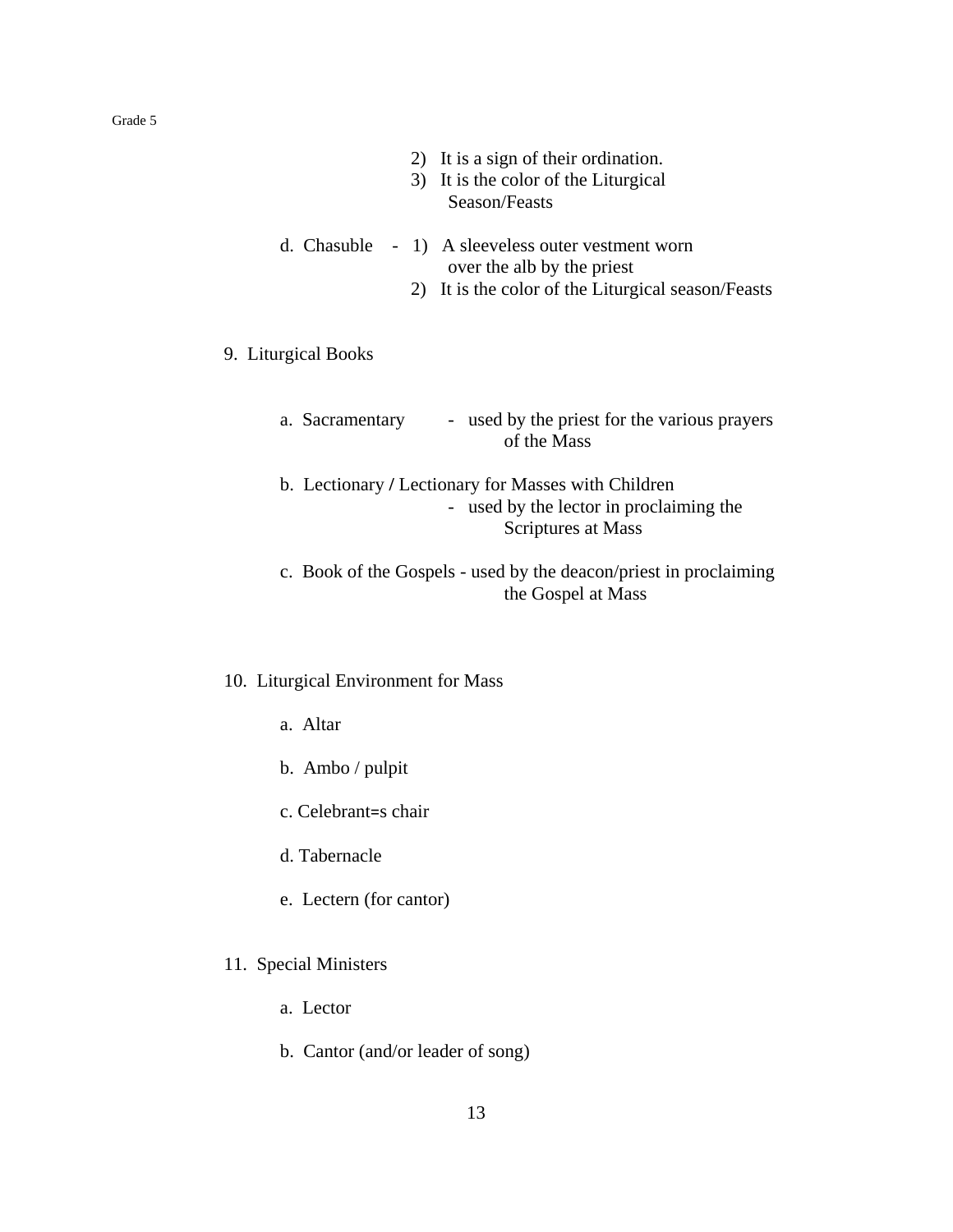| c. Musicians                                                                        |        |
|-------------------------------------------------------------------------------------|--------|
| d. Altar Server                                                                     | (1143) |
| e. Extraordinary Minister of Holy Communion                                         | (1348) |
| f. Minister of Hospitality (Usher)                                                  |        |
| 12. Participation in Eucharistic Meal                                               |        |
| a. Communion may be received<br>on the tongue or in the hand.                       |        |
| b. Communion may be received under both species -<br>the consecrated bread and wine |        |
| c. Reception of Communion no more than twice<br>in one liturgical day               |        |
| 13. Worship of the Eucharist Outside of Mass                                        |        |
| a. Visits to the Blessed Sacrament                                                  |        |
| b. Exposition and Benediction                                                       |        |
| c. Forty Hours                                                                      |        |
| 1) History                                                                          |        |
| 2) Practice                                                                         |        |

## **III. LITURGICAL YEAR** (1163-73)

## A. DEFINITION

The cycle of feasts and seasons celebrating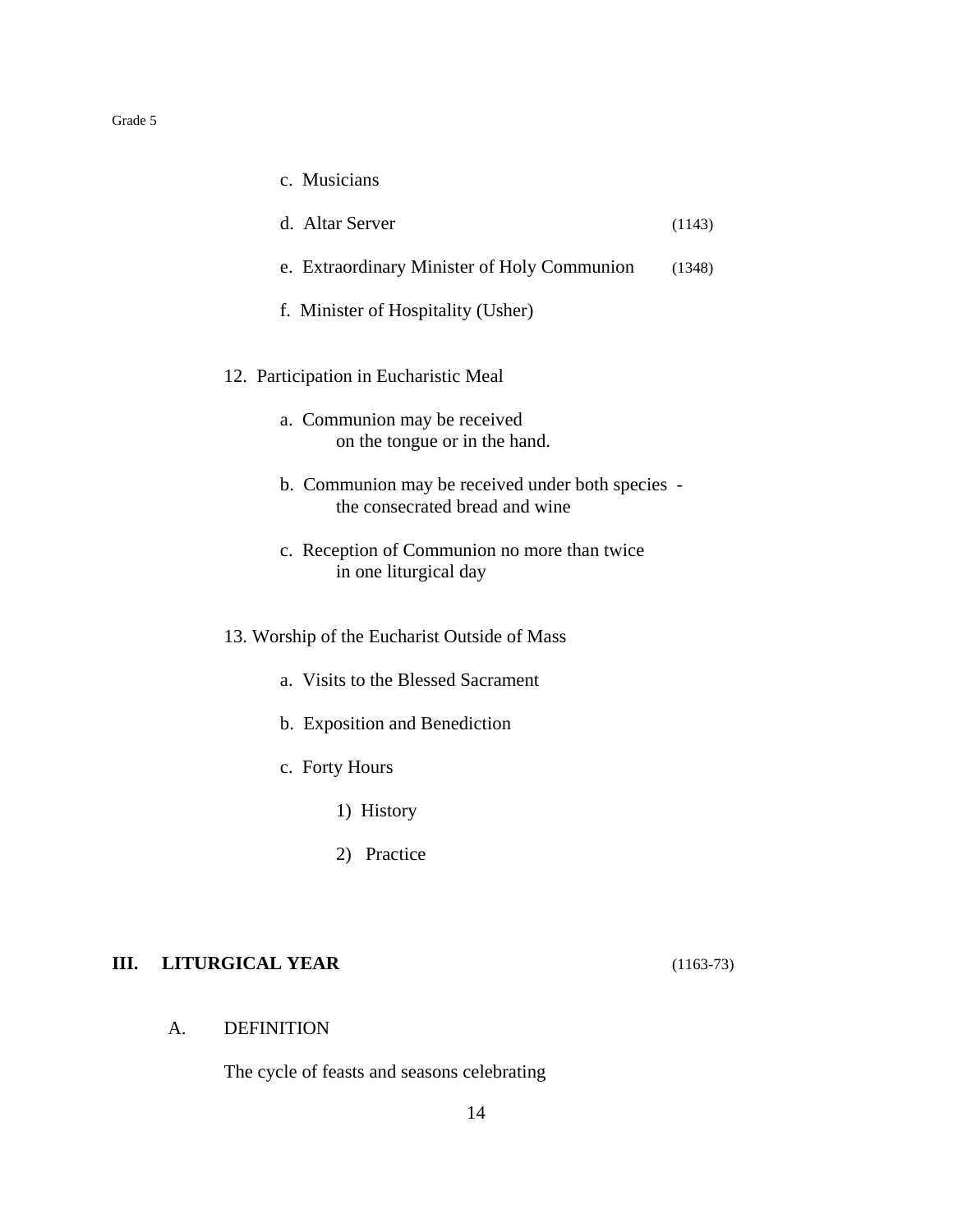the events of Jesus' life and his presence in the Church.

## B. SUNDAY

The Lord=s day is the day on which we celebrate Jesus= Resurrection. We go to Mass on this special day to give praise and thanks to God. It is the heart of the Church=s life.

- C. ORDINARY TIME: liturgical color is green for hope, growth, life.
	- 1. Time in the winter between Christmas time and Lent.
	- 2. Time in the summer and fall from Pentecost to the Feast of Christ the King.
	- 3. Refers to ordinal, counted time.
	- 4. Time to hear the Scriptures proclaimed inviting us to live out the mysteries of our faith and the message of the Gospels.
		- a. Cycle A Gospel of St. Matthew
		- b. Cycle B Gospel of St. Mark
		- c. Cycle C Gospel of St. Luke

## D. ADVENT

- 1. Liturgical color is purple for preparation, sorrow for sin
- 2. Begins the Liturgical Year
- 3. Period of four weeks of preparation for the birth of Jesus, Christmas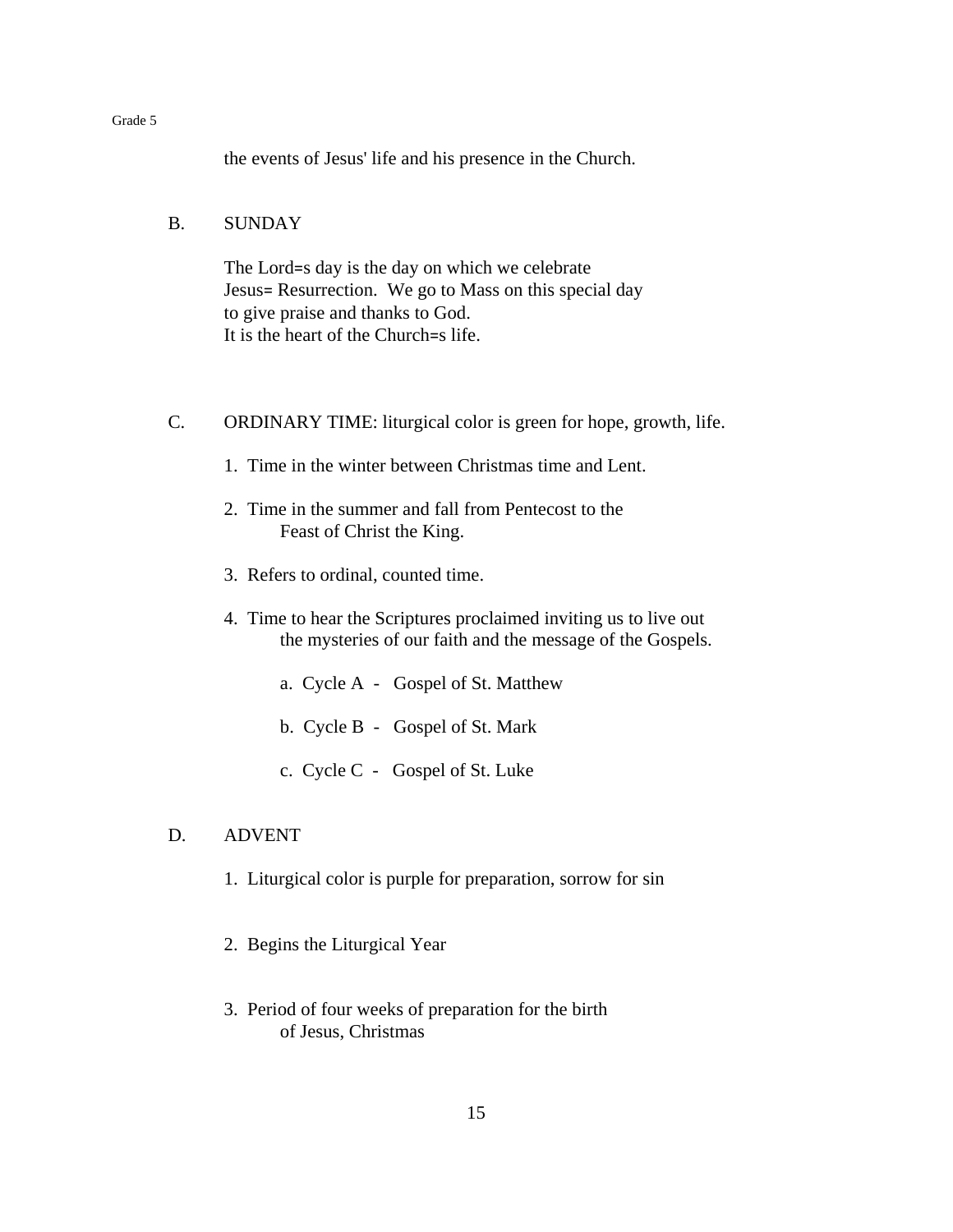- 4. Advent symbols
	- a. Advent Wreath
		- 1) The circle of greens reminds us that God has no beginning and has no end.
		- 2) There are four candles three purple and one pink
		- 3) One candle is lit each week.
	- b. Jesse Tree

## E. CHRISTMAS

- 1. Liturgical color is white for joy, glory, innocence
- 2. Story of Jesus= Birth Mt.  $1:18 2:23$

## F. SAINTS AND HOLY PEOPLE

Special days to honor saints are ranked and celebrated in different degrees.

- *Solemnity*: liturgies celebrating events, beliefs, and personages of principle importance and universal significance in salvation history
- *Feast*: liturgies of minor importance
- *Memorial*: liturgies celebrating minor events in the life of the Blessed Virgin Mary and of saints significant to a local country, church or religious community

## **August 4: St. John Vianney**

St. John Vianney is the patron saint of all priests. Born in France in 1786, John Vianney grew up during a time when it was dangerous to be a Catholic and even more so to be a priest. The French Revolution meant that many priests went into hiding and said Mass in secret. When the Church was made legal again in 1802, St. John expressed his desire to become a priest. However, he was drafted into the Army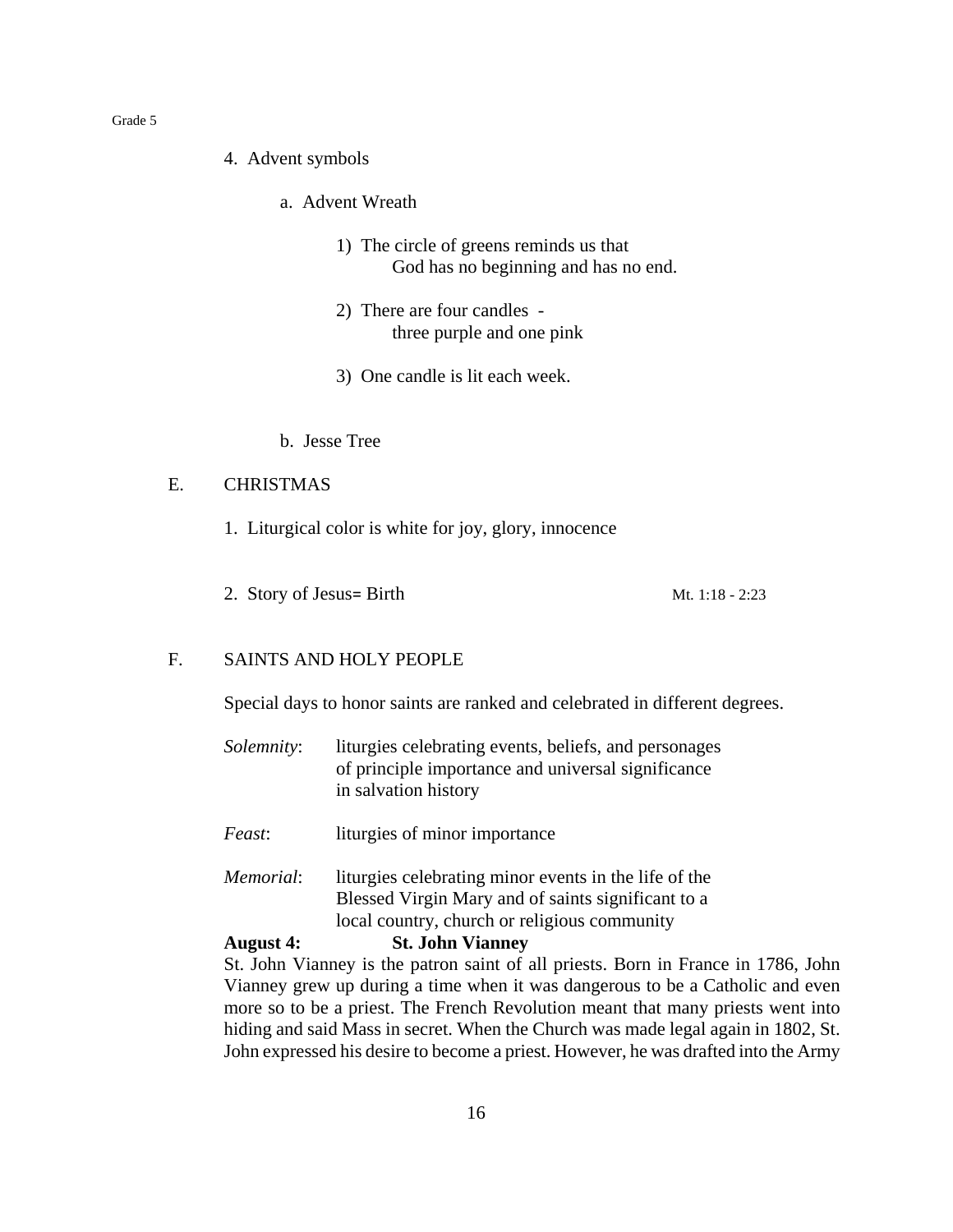and was forced into hiding. He resumed his studies in 1810, but was always falling behind. Despite this, he was finally ordained in 1815. His biggest challenge was to re-educate his parishioners in the faith, since it had been illegal for so many years. He was so successful that he soon became known all over France and Europe. He spent up to 16 hours a day in the confessional, hearing the confessions of the thousands of pilgrims who traveled to see him. St. John Vianney died in 1859.

#### **August 14: St. Maximilian Kolbe, Priest and Martyr**

Polish priest Maximilian Kolbe was martyred at Auschwitz concentration camp during World War II. He was born in Poland in 1894 to a working class family. As a child he had a vision of Mary, who offered him a white crown for purity and a red crown for martyrdom. He told her he would accept both crowns. He joined the Conventual Franciscans in 1907, took his final vows in 1915, and was sent to Rome to study. Returning to Poland after his ordination in 1918, St. Maximilian worked with energy and zeal to found a monastery, a seminary, a Catholic radio station, and various publications aimed at bolstering the Catholic faith against the spread of secularism. He also spent several years in Japan as a missionary. He returned to Poland and used his monastery to hide thousands of Jews at the outset of World War II. Because of this act, he was arrested and sent to Auschwitz in 1941. That summer, three prisoners escaped and ten men were sentenced to starve to death as punishment. One of the men chosen to die begged to live, and St. Maximilian offered to die in his place. He spent his final two weeks praying and celebrating Mass each day. He died from a lethal injection on August 14, 1941.

#### **August 23: St. Rose of Lima**

St. Rose of Lima is the first person born in the Americas to be declared a saint. She was born in Lima, Peru in 1586 and given the name Isabel Flores. Her father nicknamed her "Rose" because of her holiness even as a child. She wanted to emulate St. Catherine of Siena, and so did penance, prayed before the Blessed Sacrament and cut off her hair when her family wished her to marry. She became a Dominican tertiary when she was twenty. Spending her days doing embroidery to sell and give the money to the poor, she spent her nights in prayer and mortification. She died in 1617 when she was thirty-one.

## **November 4: St. Charles Borromeo**

St. Charles Borromeo, who lived in Italy from 1538-1584, is remembered as a great reformer of the Church during the Reformation. A member of the powerful Medici family, his uncle was Pope Pius IV. He became a priest at the age of 25 and held some important positions within the Church. He was made Secretary of State in 1559 and helped reconvene the Council of Trent in 1562. He oversaw the writing of the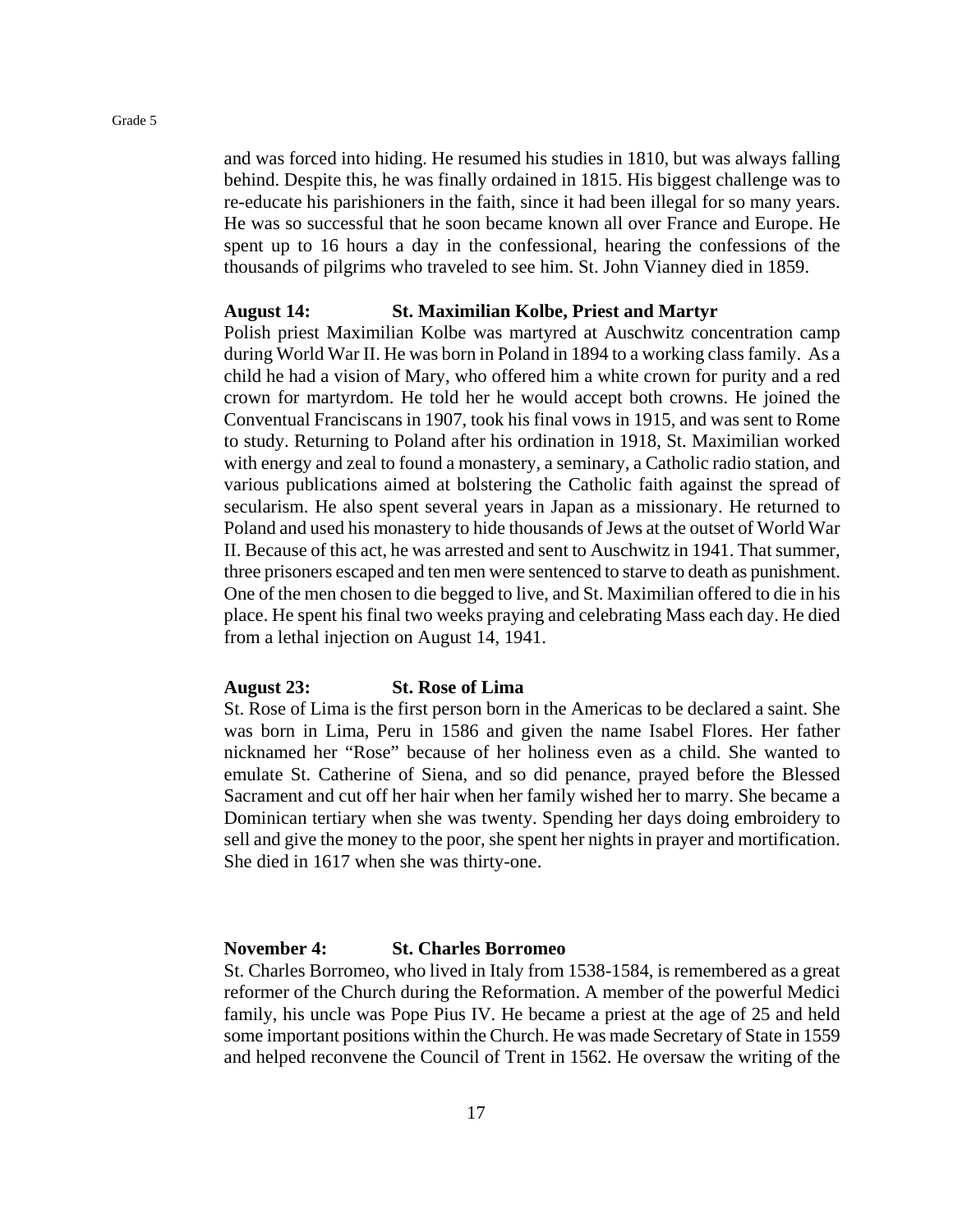catechism, missal and breviary for the Council, helped establish seminaries, founded the Confraternity of Christian Doctrine for educating young children, and helped promote the Jesuit missions in England. He continued to work tirelessly to institute Church reforms until his death in 1584.

#### **January 21: St. Agnes, Virgin and Martyr**

St. Agnes was born to a noble Christian family in Rome in 291. She vowed to protect her chastity and declared Christ as her spouse. Her youthful beauty attracted the son of the Governor, who denounced her as a Christian when she refused to marry him. The Governor gave her lavish gifts to convince her to give up her faith and Agnes refused. Despite her young age of thirteen, Agnes was martyred in 304.

## **January 23: St. Marianne Cope**

Marianne Cope emigrated to the US from Germany with her family in 1839 when she was a baby. At age thirteen, she worked in a factory to support her poor family. Marianne entered the Sisters of St. Francis at age twenty-three. She taught at a school for new German immigrants, eventually ran two Catholic hospitals and soon became Superior General. In 1883, Mother Marianne responded to a letter from King Kalākaua of Hawaii to bring sisters to the islands to care for people with leprosy. She spent her first years reforming the hospitals on Maui and Oahu, but eventually agreed to work in the leper colony of Molokai with St. Damien. She took over the work when St. Damien died and remained devoted to serving the lepers on Molokai until her death in 1918. She was canonized by Pope Benedict XVI in October of 2012.

#### **IV. MARY**

A. MAJOR BELIEFS

1. Mother of Christ and Mother of the Church (963, 975)

- a. Mary is honored as the Mother of God and the Mother of the Redeemer.
- b. Mary is the Mother of the Body of Christ, the Church.
- c. Mary cooperated by her obedience, faith, hope, and charity in the Savior=s work of redemption.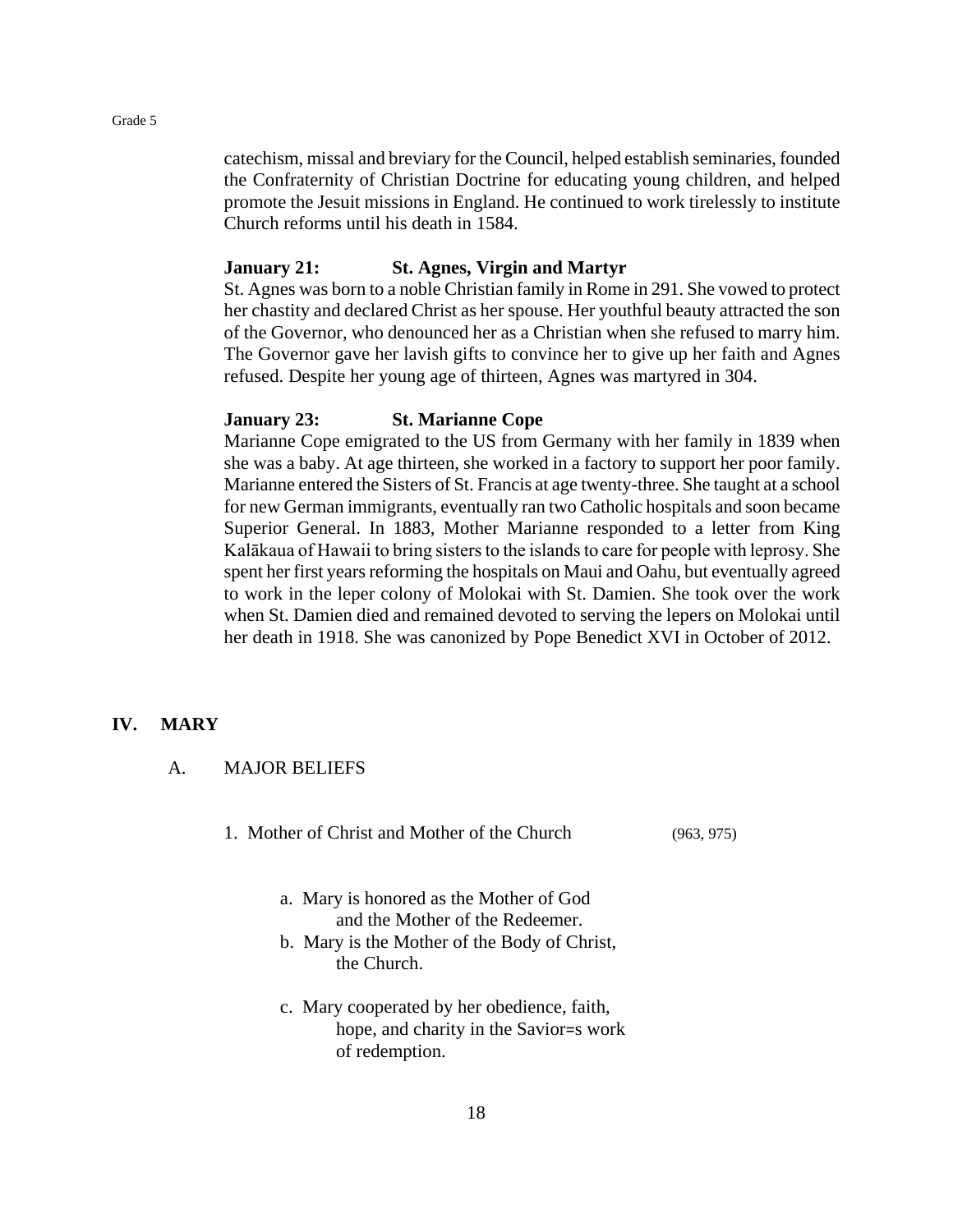2. Mary is our spiritual Mother who continues in heaven to exercise her maternal role on behalf of us.

#### B. MARY AND CHRISTIAN DEVOTION

- 1. The Church=s devotion to the Blessed Virgin is intrinsic to Christian worship.
- 2. Pope John Paul II states, AMary is present in the memorial at Mass because she was present in the Event!@
- 3. Other Devotions
	- a. The *Rosary* is a special prayer of devotion in honor of Mary in which we meditate on the *joyful*, *sorrowful*, and *glorious* mysteries in the lives of Jesus and Mary.
	- b. The *Magnificat* (Canticle of Mary) is Mary=s song of praise which she prayed at the time of her visit to her cousin Elizabeth.

## C. DAYS IN HONOR OF MARY

#### **August 15 Solemnity of the Assumption**

Pope Pius XII, on November 1, 1950, infallibly defined what Catholics always believed: Mary was assumed body and soul into heaven. (CCC #966)

**August 22 Memorial of the Queenship of Mary** In 1954, Pope Pius XII established this feast which honors Mary who was crowned Queen of Heaven and Earth by Jesus when she on the day of her Assumption.

#### **September 8 Feast of the Birth of Mary**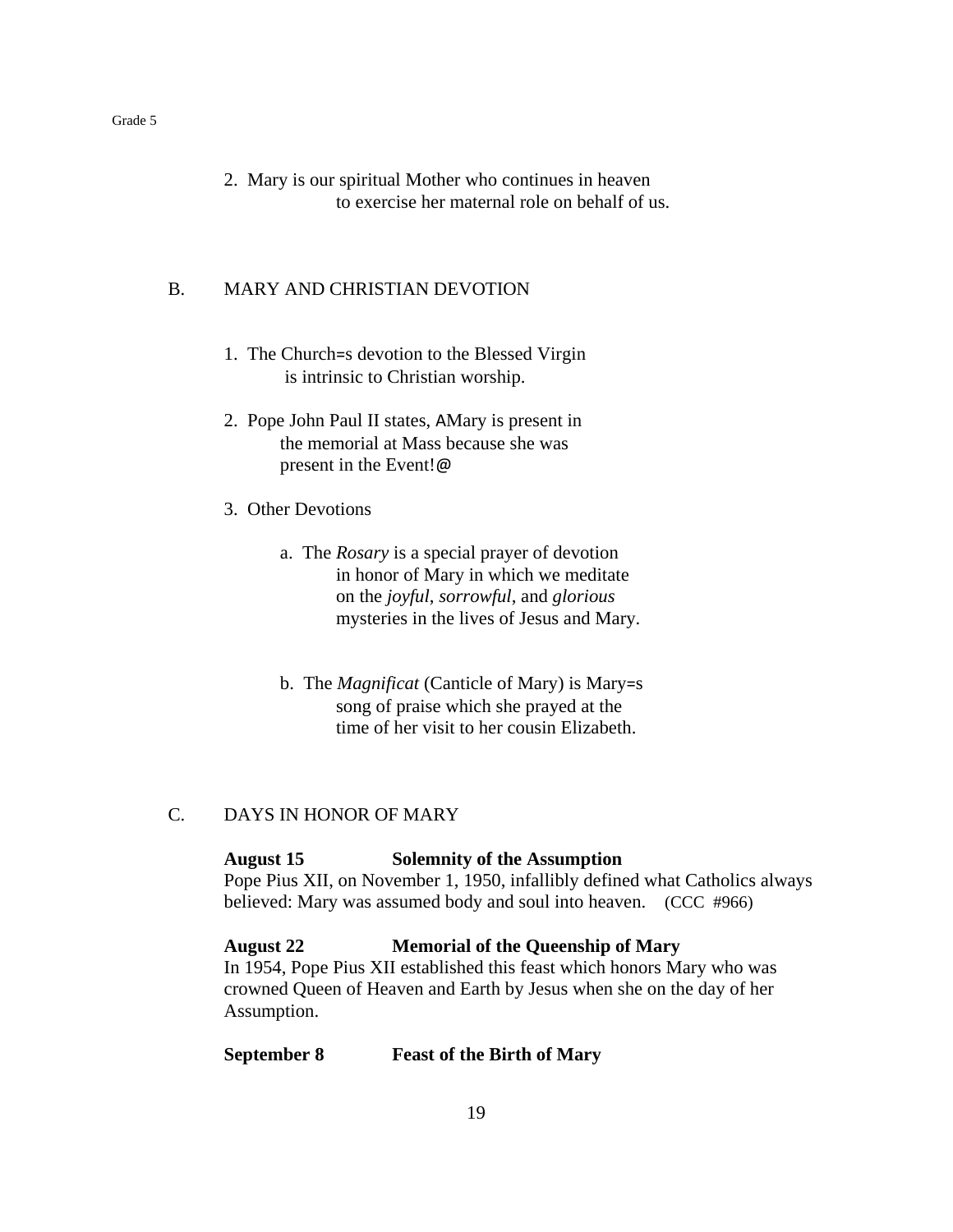Mary was the daughter of Saints Ann and Joachim. They prayed that God would bless them with a child, and He rewarded their faithfulness with a daughter set apart to be the mother of the Son of God. Because of this, she was conceived and born immaculate and full of grace. We do not know from the Gospels the exact date of Mary's birth. However, Christians have celebrated it on September  $8<sup>th</sup>$  since the  $7<sup>th</sup>$ century. Mary's birth is one of only three celebrated on the liturgical calendar.

#### **September 15 Memorial of Our Lady of Sorrows**

Today, we remember how Mary, as the mother of Jesus, suffered greatly. There are seven events in particular that we recognize, called the Seven Sorrows. The Sorrows, which are all found in the Gospels, are the prophecy of Simeon (Lk. 2:34- 35), the flight into Egypt to escape Herod (Mt. 2:13-21), the loss of Jesus for three days in the Temple (Lk. 2:41-50), meeting Jesus on the road Calvary (Jn. 19:17), the crucifixion and death of Jesus (Jn. 19:18-30), holding Jesus when He was taken down from the cross (Jn. 19:39-40), and Jesus laid in the tomb (Jn. 19:40-42). St. Bernard wrote, "Truly, O Blessed Mother, a sword has pierced your heart…He died in body through a love greater than anyone had known. She died in spirit through a love unlike any other since His." Our Lady of Sorrows, pray for us.

## **October 7 Memorial of Our Lady of the Rosary**

This feast was established by Saint Pius V. Pope Gregory XIII later named this the Feast of the Holy Rosary. This feast invites everyone to meditate upon the mysteries of Christ, following the example of the Blessed Virgin Mary who was so singularly associated with the incarnation, passion and glorious resurrection of the Son of God. (Christian Prayer, 1976, p. 1285)

#### **November 19 Our Lady of Divine Providence**

On November 19, 1969 Pope Paul VI declared Our Lady Mother of Divine Providence principal patroness of the island of Puerto Rico, since November 19 was the date that the island was discovered. The image of Our Lady that is so special to the people of Puerto Rico shows the Divine Child sleeping peacefully in the Virgin Mary=s arms. However, the name and worship of Our Lady of the Divine Providence originated in Italy in the  $12<sup>th</sup>$  century, then spread to Spain and then to Puerto Rico.

## **November 21 Memorial of the Presentation of Mary**

The Presentation of Mary is a unique feast day. Although the event is not in the Bible, we learn from other sources that Mary's parents, Ann and Joachim, offered Mary to God in the Temple when she was only three years old. We celebrate this event because it helps us to understand Mary's unique holiness, which was nurtured from the very beginning of her life.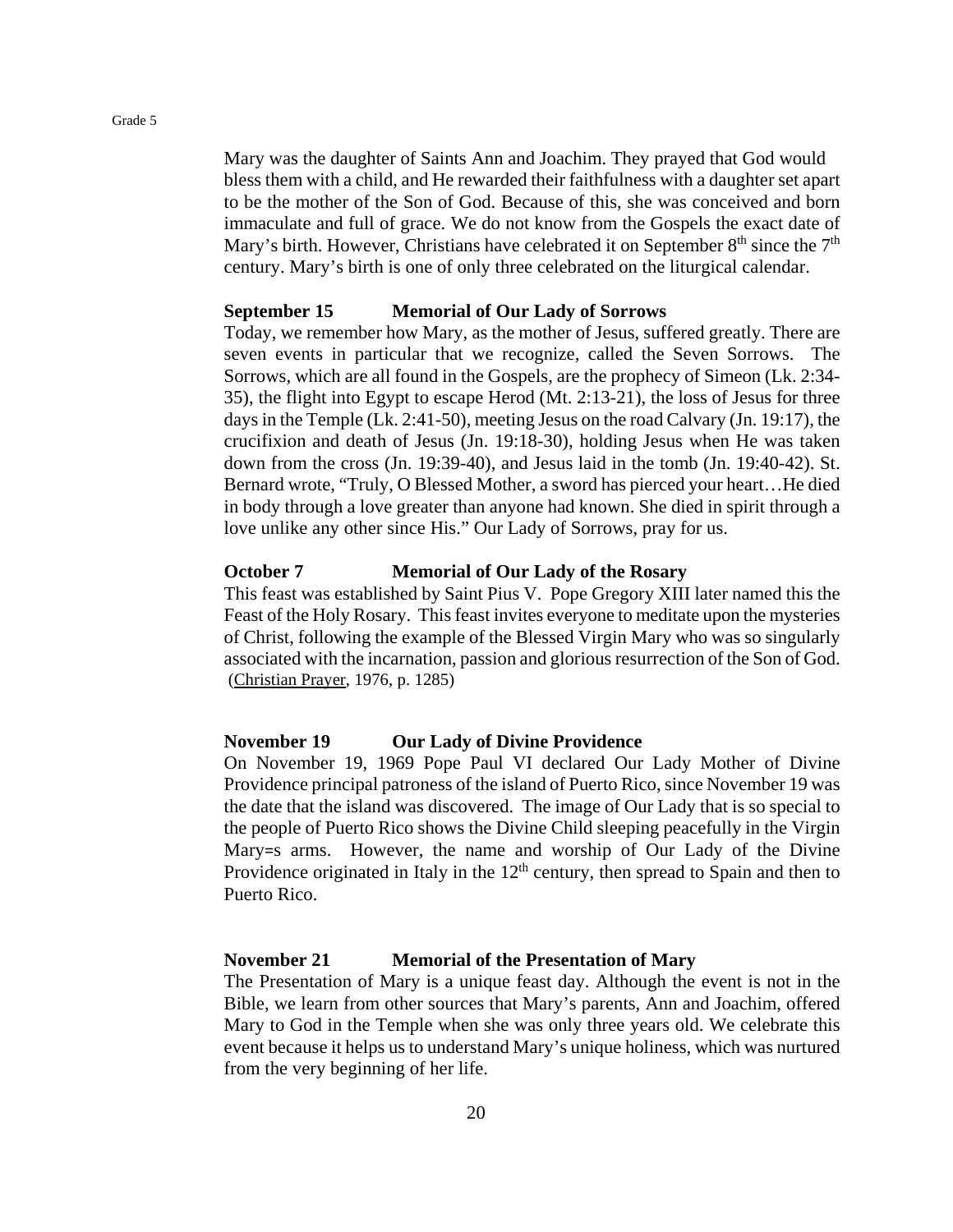## **January 1 Solemnity of Mary, Mother of God**

This feast of Mary is considered to be one of the oldest and most important feasts of Our Lady. In 431, the Council of Ephesus met to correct false teachings about Christ's divinity. The Council affirmed that Jesus is true God and true man. Since Mary is the Mother of Jesus, who is the Second Person of the Blessed Trinity, she can truly be called the Mother of God. Devotion to Mary as the Mother of God continued to spread from this time to the present.

#### D. PRAYERS

- 1. The *Rosary*
- 2. The *Hail, Holy Queen*
- 3. The *Angelus / Regina Coeli*
- 4. The *Memorare*

#### **V. PRAYER**

A. DEFINITION (2559, 2626-49)

Prayer is the lifting up of the mind and heart to God. It is communication with God.

### B. KINDS OF PRAYER

- 1. Vocal conversation with God using words or symbols of expression.
- 2. Mental expresses one=s private thoughts.
- 3. Liturgical the official public worship of the Church: the Mass, the sacraments, and the Liturgy of the Hours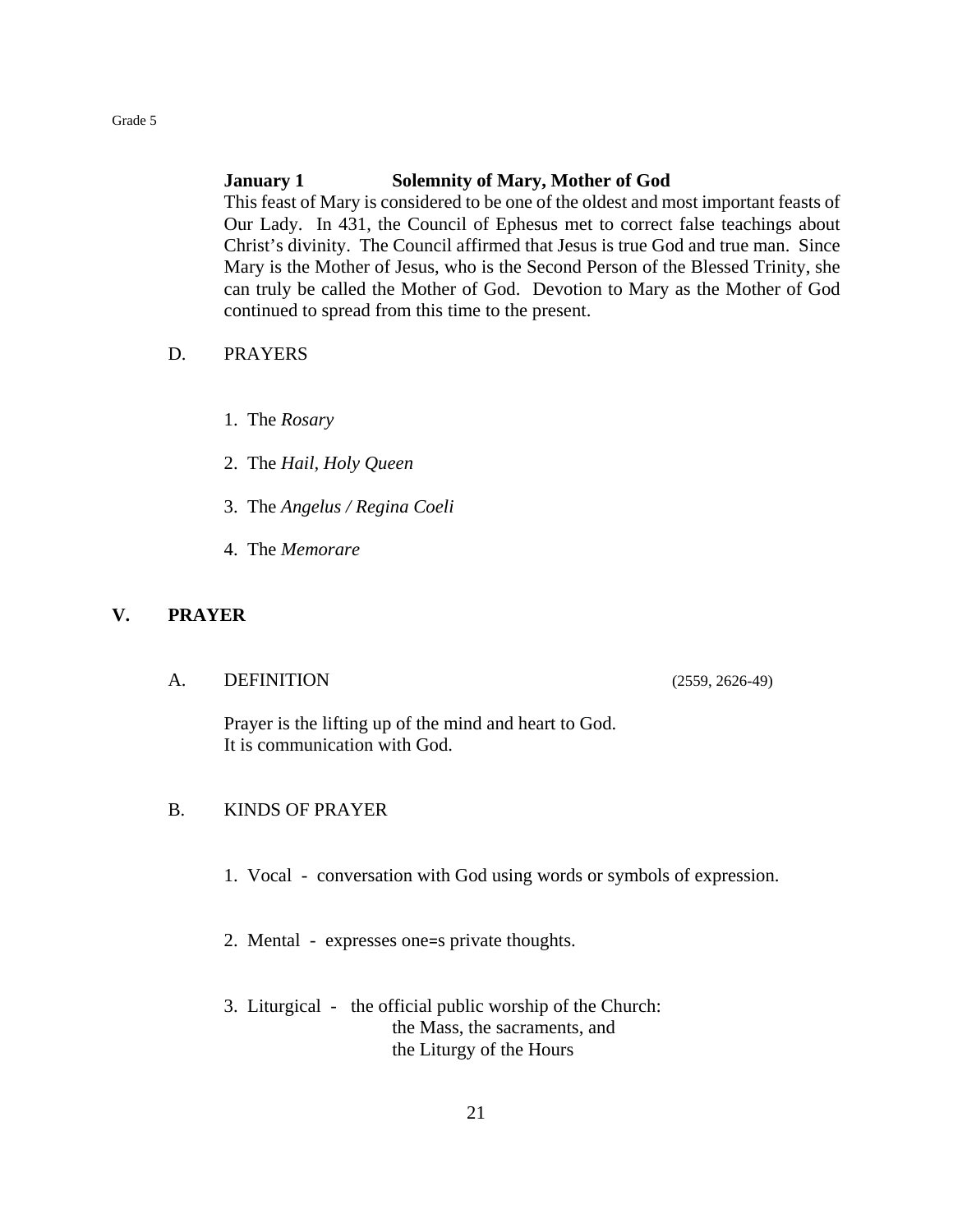- 1. Adoration to acknowledge the goodness of God
- 2. Thanksgiving to praise and thank God
- 3. Petition to ask God=s help and mercy
- 4. Contrition to express sorrow for one=s sins and to ask God=s forgiveness

## D. OTHER FORMS (See Prayer Appendix)

- 1. The AJesus Prayer@
- 2. Praying in Common (Choral Speech)
- 3. Song and Gesture
- 4. Meditation

## **VI. SACRAMENTALS**

| 1. Sacred signs that bear resemblance to the sacraments                                                  | (1667) |
|----------------------------------------------------------------------------------------------------------|--------|
| 2. Prepare one to receive the fruit of the sacraments                                                    | (1677) |
| 3. Characteristics                                                                                       | (1668) |
| a. Include a prayer                                                                                      |        |
| b. Accompanied often by a specific sign<br>(ex., the laying on of hands or the sprinkling of holy water) |        |
| Forms                                                                                                    |        |

a. Blessings (1671)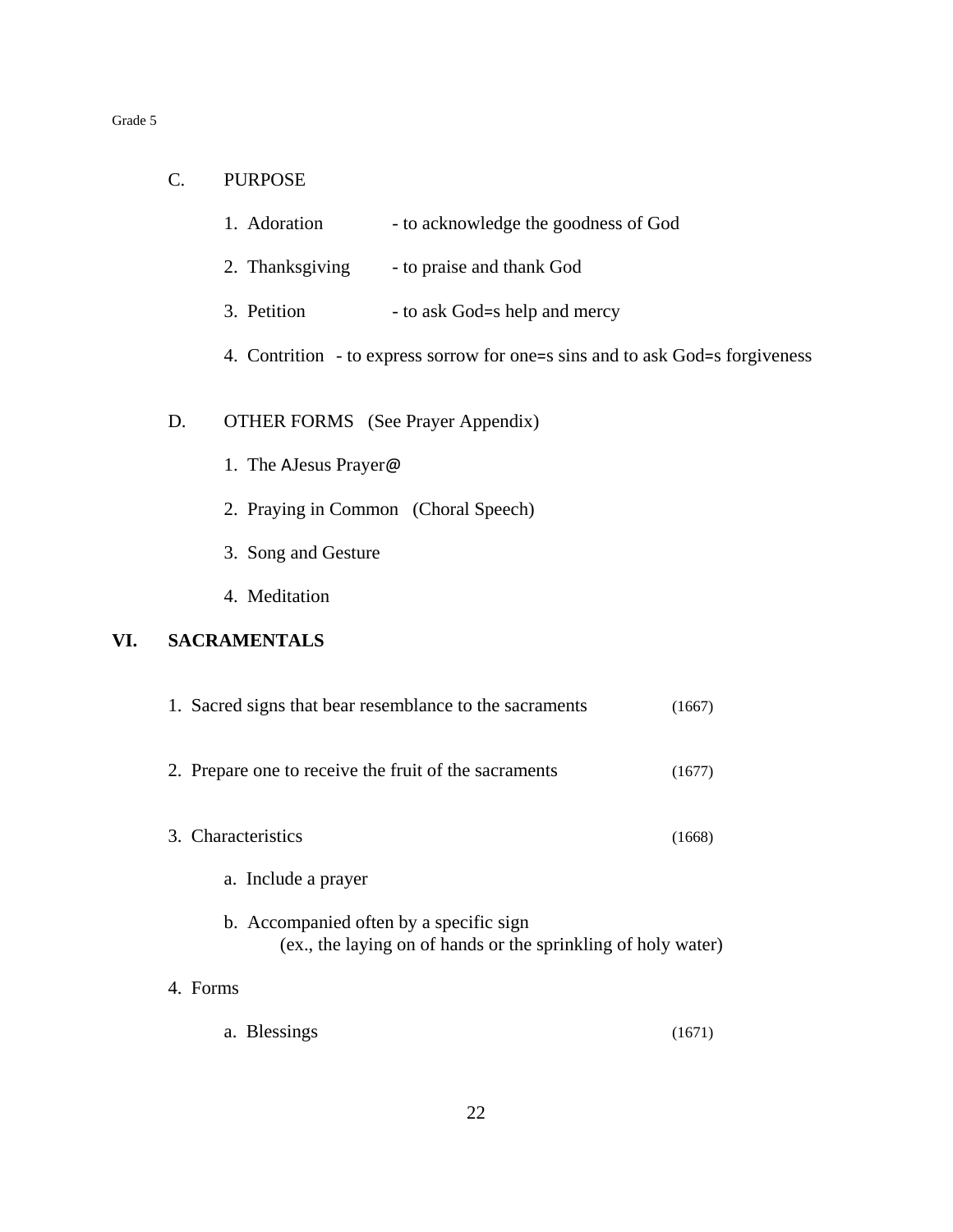|  | b. Consecrations | (1672) |
|--|------------------|--------|
|--|------------------|--------|

c. Dedications (blessing of a church or altar)

## **VII. SOCIAL JUSTICE**

*AThe commitment to human life and dignity, to human rights and solidarity, is a calling all Catholic educators must share with their students. It is not a vocation for a few religion teachers, but a challenge for every Catholic educator and catechist.@ Sharing* Catholic Social Teaching *Challenges and Directions* , USCC, 1998, p. 7

#### *Major Themes:*

The Life and Dignity of the Human Person

Call to Family, Community and Participation

Rights and Responsibilities of the Human Person

Option for the Poor and Vulnerable

## A. AWARENESS OF THE BASIC DIGNITY OF EACH PERSON

- 1. Discuss ways to peacefully resolve peer conflicts.
- 2. Celebrate birthdays and cultural and ethnic heritage.
- 3. Discuss ways to show respect for all members of a family.
- 4. Brainstorm ways to express forgiveness

## B. RESPOND TO COMMUNITY NEEDS

- 1. Participate in parish and/or school collections: food, clothing, toys, etc.
- 2. Connect with Archdiocesan Social Service Agencies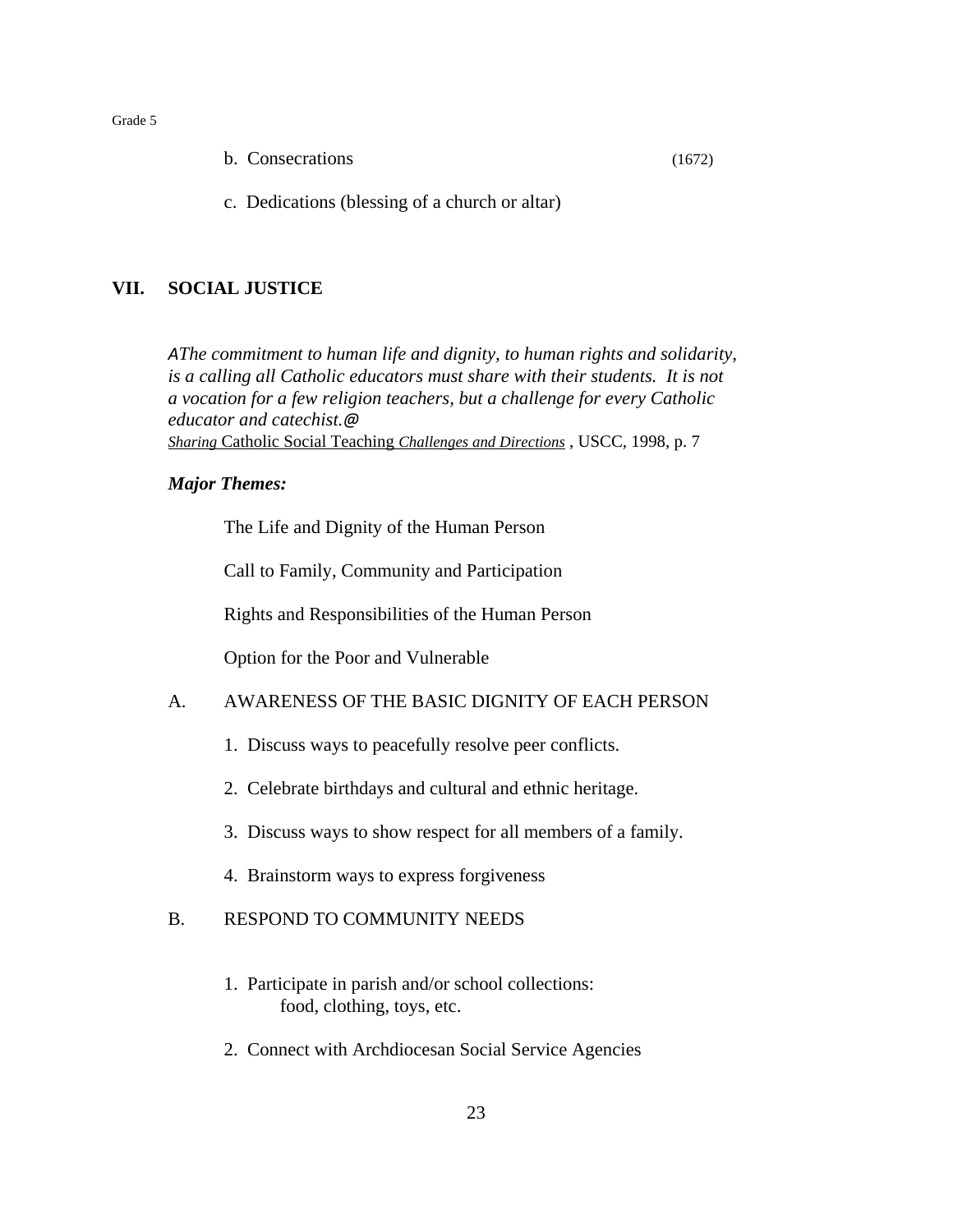For further ideas see From the Ground Up *Teaching Catholic Social Principles in Elementary Schools*, NCEA, 1999.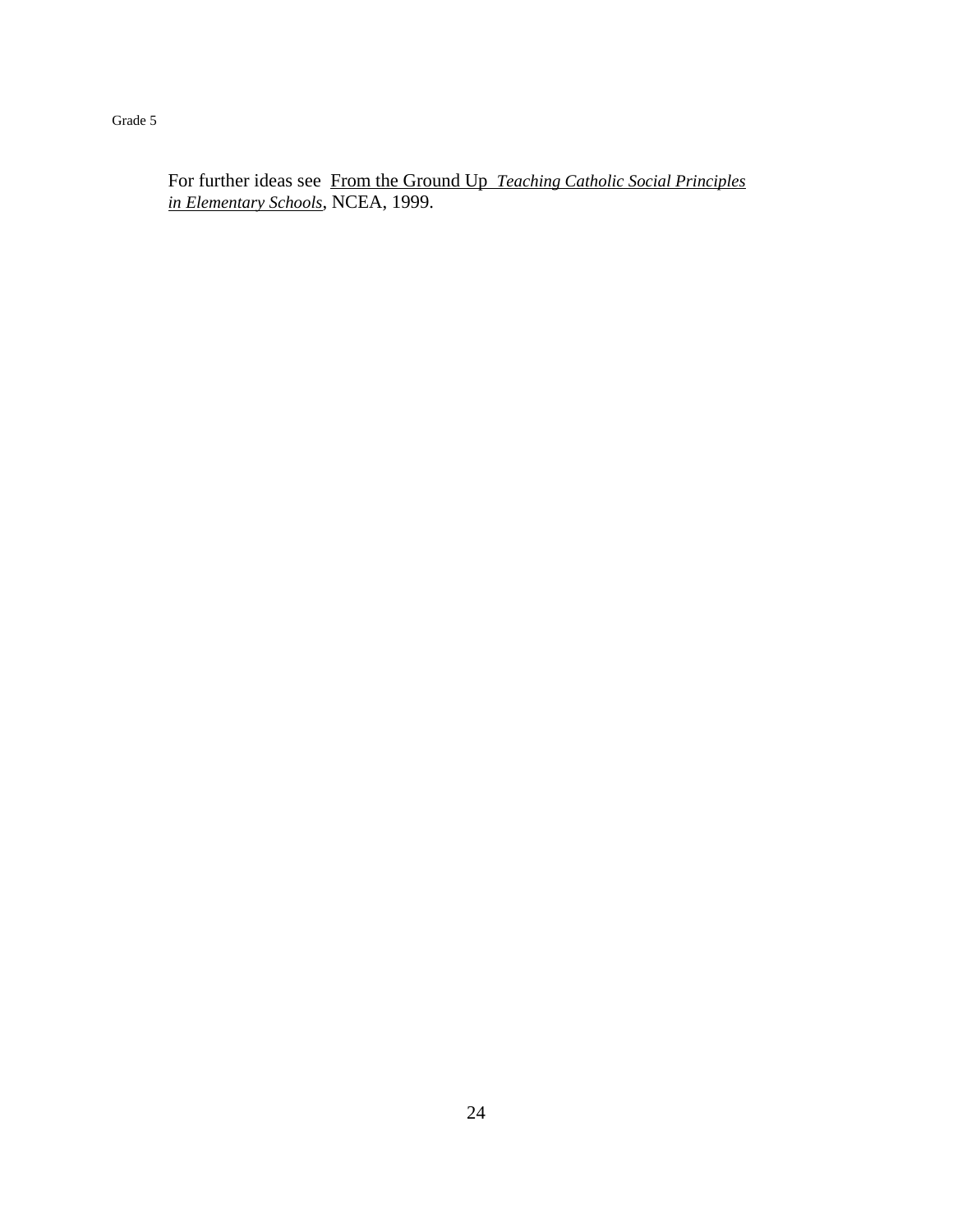# *Second Semester*

## **I. THE SACRAMENTS OF HEALING** (1420-21)

The Lord Jesus Christ, physician of our souls and bodies, (1421) has willed that his Church continue, in the power of the Holy Spirit, his work of healing and salvation begun in the sacraments of Baptism, Confirmation, and Eucharist. This is the purpose of the two sacraments of healing: the sacrament of Penance and the sacrament of the Anointing of the Sick.

## A. THE SACRAMENT OF PENANCE AND RECONCILIATION

1. Definition (1422-24)

Penance is a sacrament through which Christ forgives the sins of those who seek his mercy.

- 2. Elements of the sacrament (1450-60)
	- a. Know your sin (*examination of conscience*)
	- b. Sorrow for sin (*contrition*)
	- c. Acknowledgment of sin (*confession*)
	- d. Firm purpose not to sin again (*amendment*)
	- e. Completion of Penance given by the priest (*satisfaction*)
	- f. Sign of God=s forgiveness (*absolution*)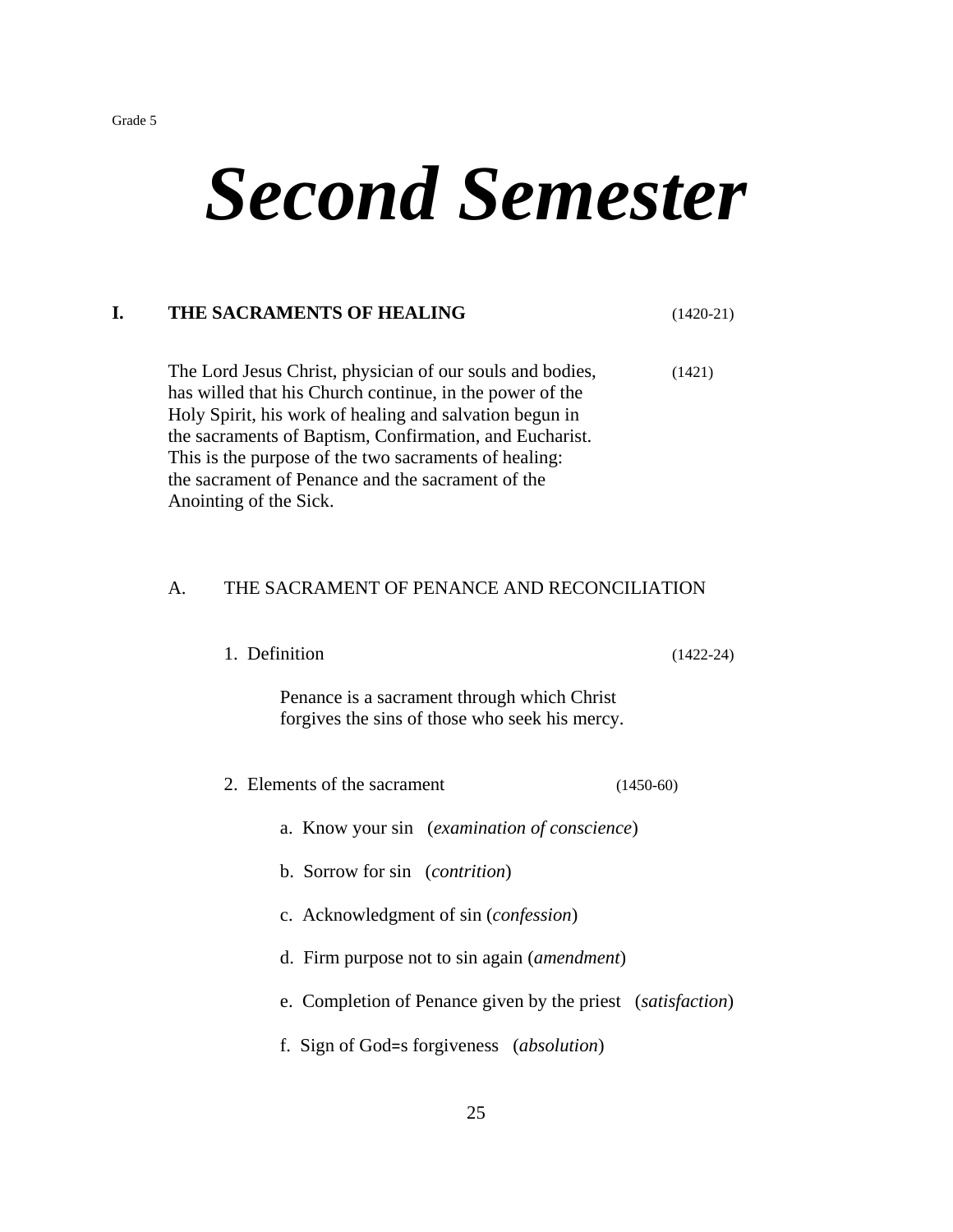| 3. Understanding of Sin                                                                                                 | $(1455-58)$          |
|-------------------------------------------------------------------------------------------------------------------------|----------------------|
| a. Definition - any deliberate thought,<br>word or action through which<br>we refuse to love God, others and ourselves. |                      |
| b. Types                                                                                                                |                      |
| 1) Original Sin                                                                                                         | $(388-89)$           |
| a) Sin of Adam and Eve                                                                                                  |                      |
| b) Loss of original holiness<br>and justice                                                                             | (416)                |
| c) Human nature is weakened<br>and inclined to sin                                                                      | (418)                |
| 2) Personal Sin                                                                                                         | $(1849-51, 1872-73)$ |
| a) Mortal Sin - a serious offense against God<br>which results in a total break in our<br>friendship with him.          |                      |
| 1) Grave and serious matter                                                                                             |                      |
| 2) Clear knowledge                                                                                                      |                      |
| 3) Full consent                                                                                                         |                      |
| b) Venial Sin - a less serious sin which<br>harms but does not break our<br>relationship with God.                      |                      |
| 3) Social Sin                                                                                                           | $(1928-48)$          |
| a) Any unjust structure, system,<br>or attitude that denies people                                                      |                      |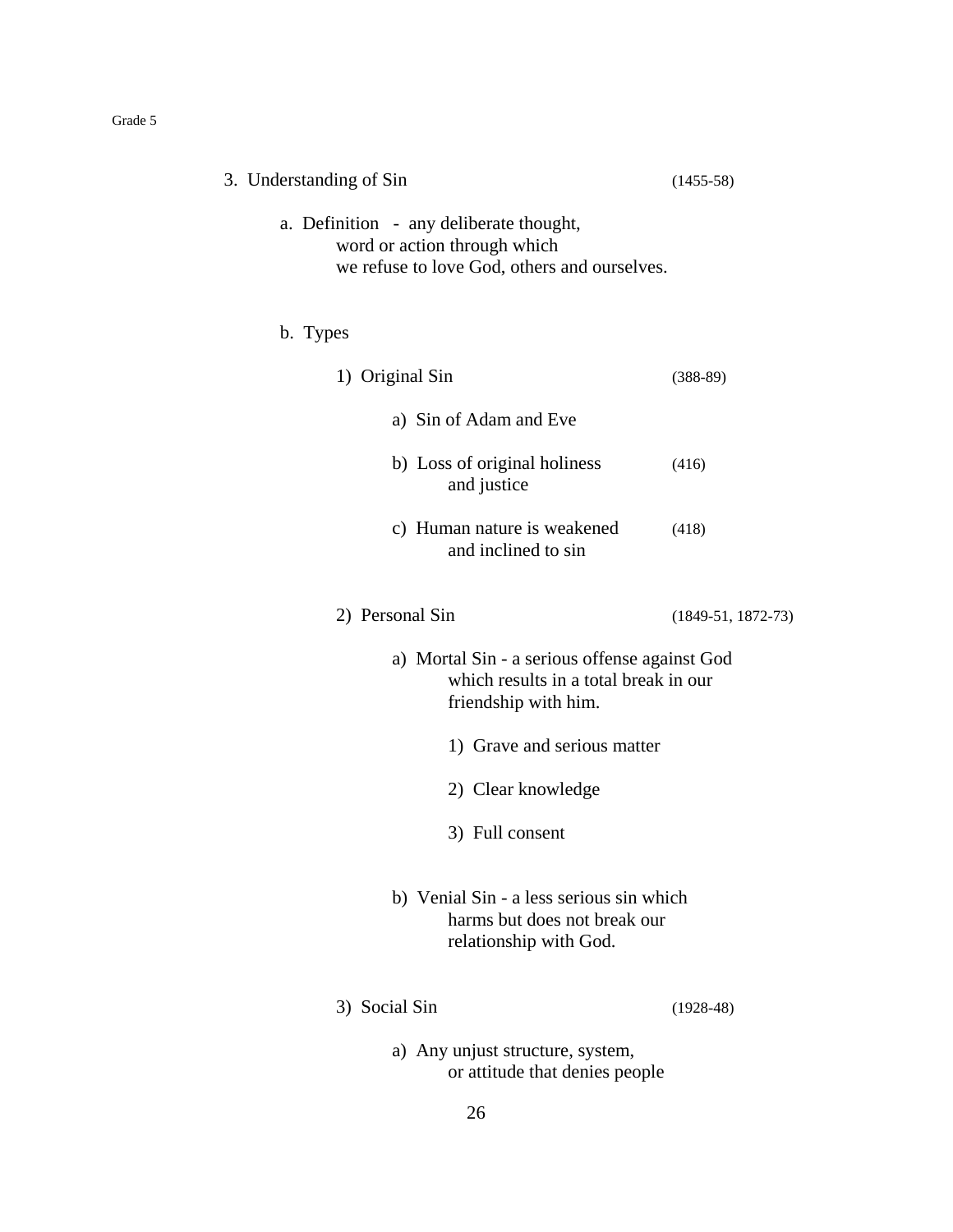their rights and dignity,

i.e., communism, racism, segregation

- b) Prejudice and discrimination against ANY group; the Arms Race; refusing to share wealth and the goods of the world
- 4) Sins against life (2258-2330)

- a) Abortion, murder, terrorism
- b) Abuse of drugs and alcohol
- c) Discrimination of race, sex or age
- d) Nuclear war
- 4. Grace (2003)

a. Definition

Grace - God's divine life in us. It is a special gift that God freely gives so that we may share in his happiness.

- b. Effect we share in God's life.
- 5. Forgiveness
	- a. It begins with God=s mercy and love that comes to us in Jesus Christ and the Holy Spirit.
	- b. God=s mercy and love enables us to forgive ourselves and others.
- 6. Rite of Reconciliation
	- a. Preparation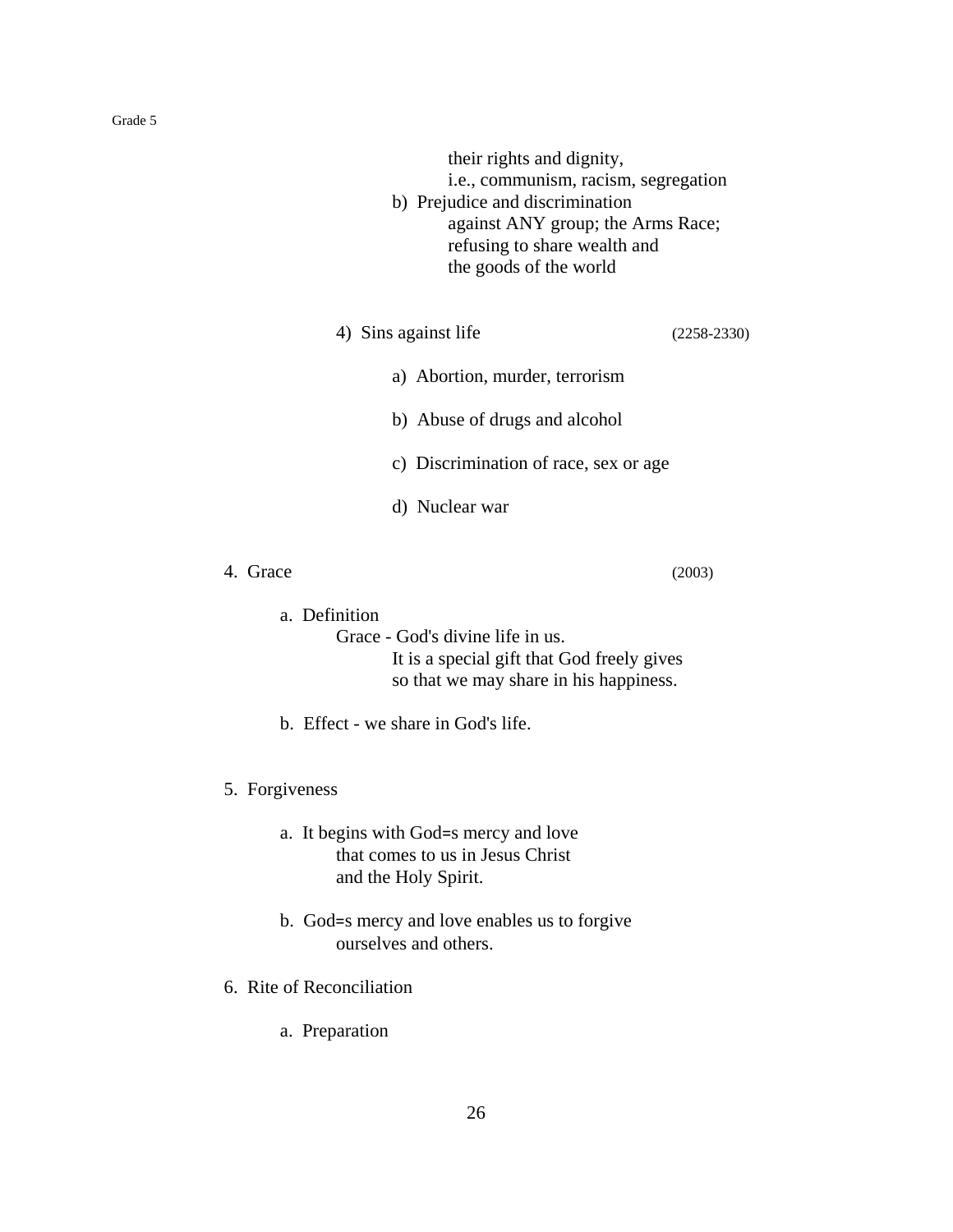- 1) Praise of God for the forgiveness of sin through the death and resurrection of his Son
- 2) Thank God for his grace in your life
- 3) Examine where you have failed / sinned in love of God and neighbor (examination of conscience)
- b. Celebration of the Rite
	- 1) Communal celebration with individual confession and absolution
	- 2) Individual confession and absolution
		- a) Face to face exchange
		- b) Kneeling at the fixed confessional grill
- 7. Frequency of Reception
	- a. It is recommended that we receive the sacrament of Penance regularly.
	- b. We are obligated to confess mortal sins.
- 8.The *Seal of Confession* the priest is never allowed to reveal what has been told him in confession.
- B. THE ANOINTING OF THE SICK (1499-1532)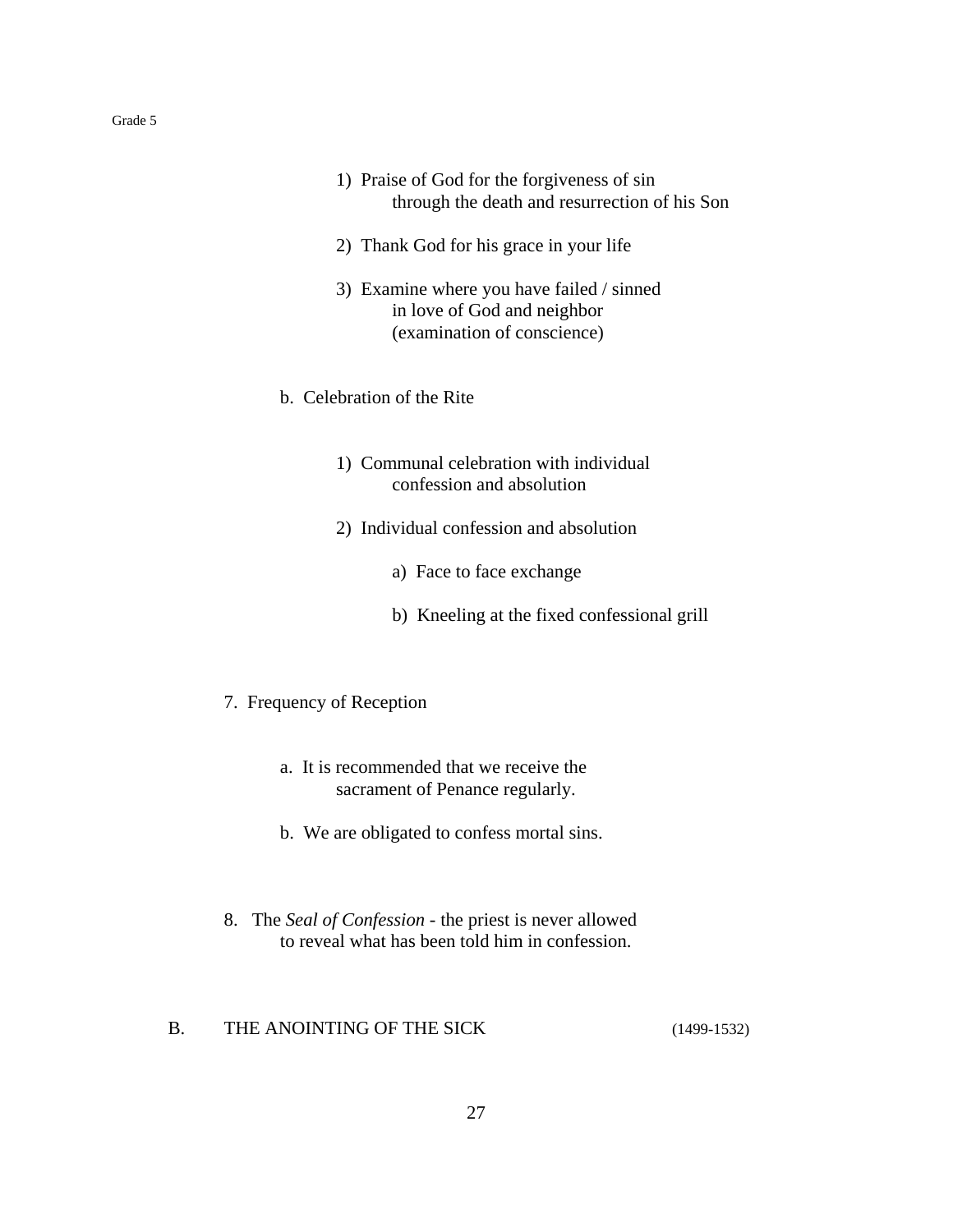| AIs any among you sick? Let him call for<br>the presbyters of the Church, and let them<br>pray over him, anointing him with oil in<br>the name of the Lord; and the prayer of faith<br>will save the sick one, and the Lord will raise him up;<br>and if he has committed sins, he will be forgiven.@ | (1526) | Jas. $5:14-15$ , |
|-------------------------------------------------------------------------------------------------------------------------------------------------------------------------------------------------------------------------------------------------------------------------------------------------------|--------|------------------|
| 1. Definition                                                                                                                                                                                                                                                                                         | (1527) |                  |
| a. Anointing of the Sick is a sacrament<br>through which Jesus Christ offers the<br>healing, strengthening power of the Holy Spirit.                                                                                                                                                                  |        |                  |
| b. The sacrament confers a special grace<br>on the Christian experiencing the<br>difficulties of a grave illness or old age.                                                                                                                                                                          |        |                  |
| c. The sacrament may be received each time<br>one falls seriously ill.                                                                                                                                                                                                                                | (1529) |                  |
| 2. Rite of Anointing of the Sick<br>(Outside of Mass)                                                                                                                                                                                                                                                 |        |                  |
| a. Introductory Rites                                                                                                                                                                                                                                                                                 |        |                  |
| 1) Greeting: the priest greets all with peace<br>and asks the family to pray that<br>God bless all present.                                                                                                                                                                                           |        |                  |
| 2) Sprinkling with Holy Water:<br>Renewal of one=s Baptism                                                                                                                                                                                                                                            |        |                  |
| 3) Instruction: brief explanation of the<br>origin of the sacrament<br>(Rooted in the Letter of St. James)<br>4) Penitential Rite or reception of the Sacrament of Penance                                                                                                                            |        |                  |
|                                                                                                                                                                                                                                                                                                       |        |                  |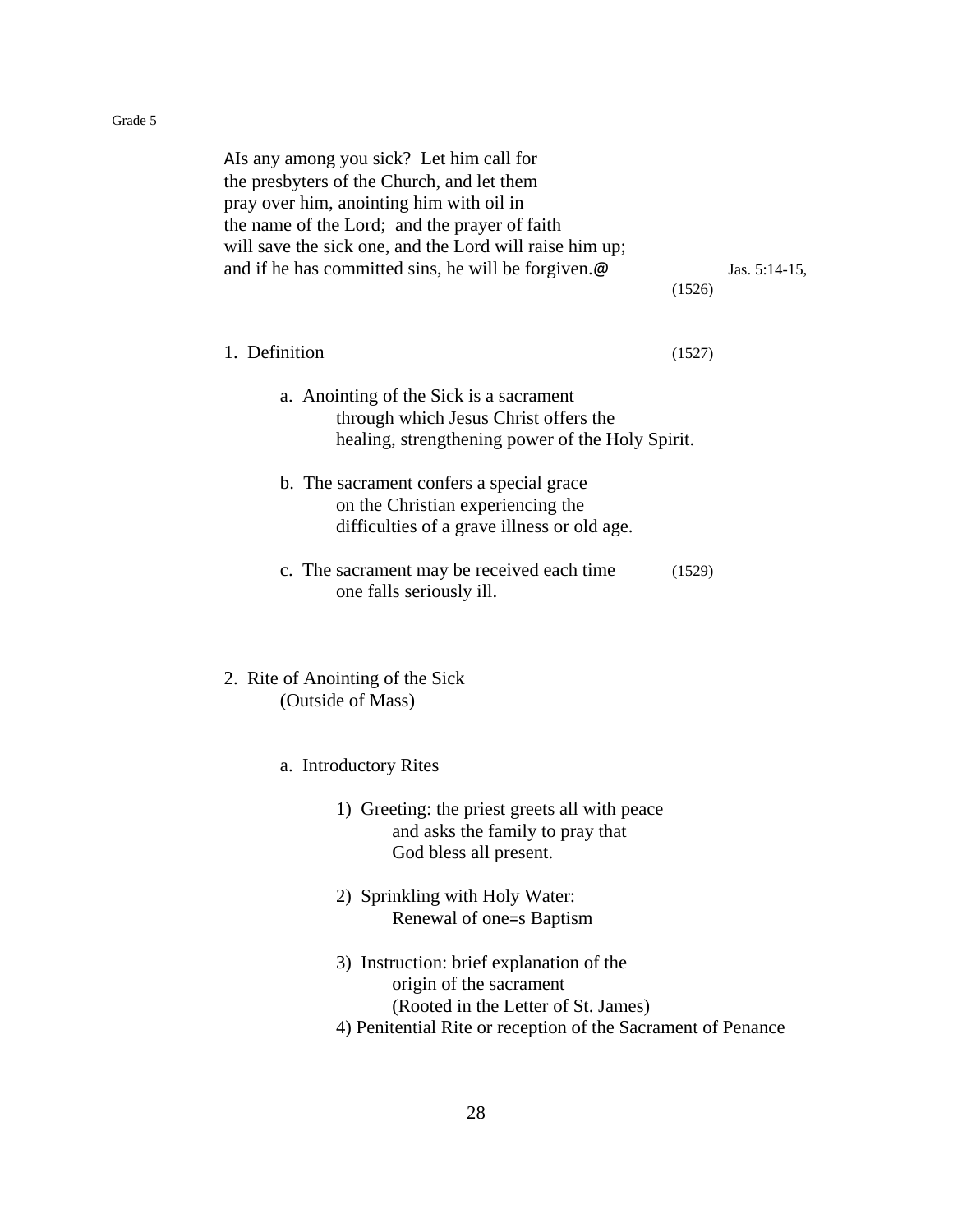- b. Liturgy of the Word
	- 1) Reading
	- 2) Response
- c. Liturgy of Anointing
	- 1) Litany
	- 2) Laying on of Hands
	- 3) Anointing
	- 4) Lord=s Prayer
- d. Liturgy of Holy Communion
	- 1) Reception of Holy Communion
	- 2) Prayer
- e. Concluding Rite: Blessing
- 3. Effects of the Sacrament
	- a. Spiritual healing: one experiences spiritual healing - the presence of Christ in their sickness and the grace not to lose faith
	- b. Physical healing: at times physical healing can occur

## 4. This Sacrament may be received more than once. **II. THE SACRAMENTS AT THE SERVICE OF COMMUNION** (1534-1600)

The whole Church is a priestly people. (1591)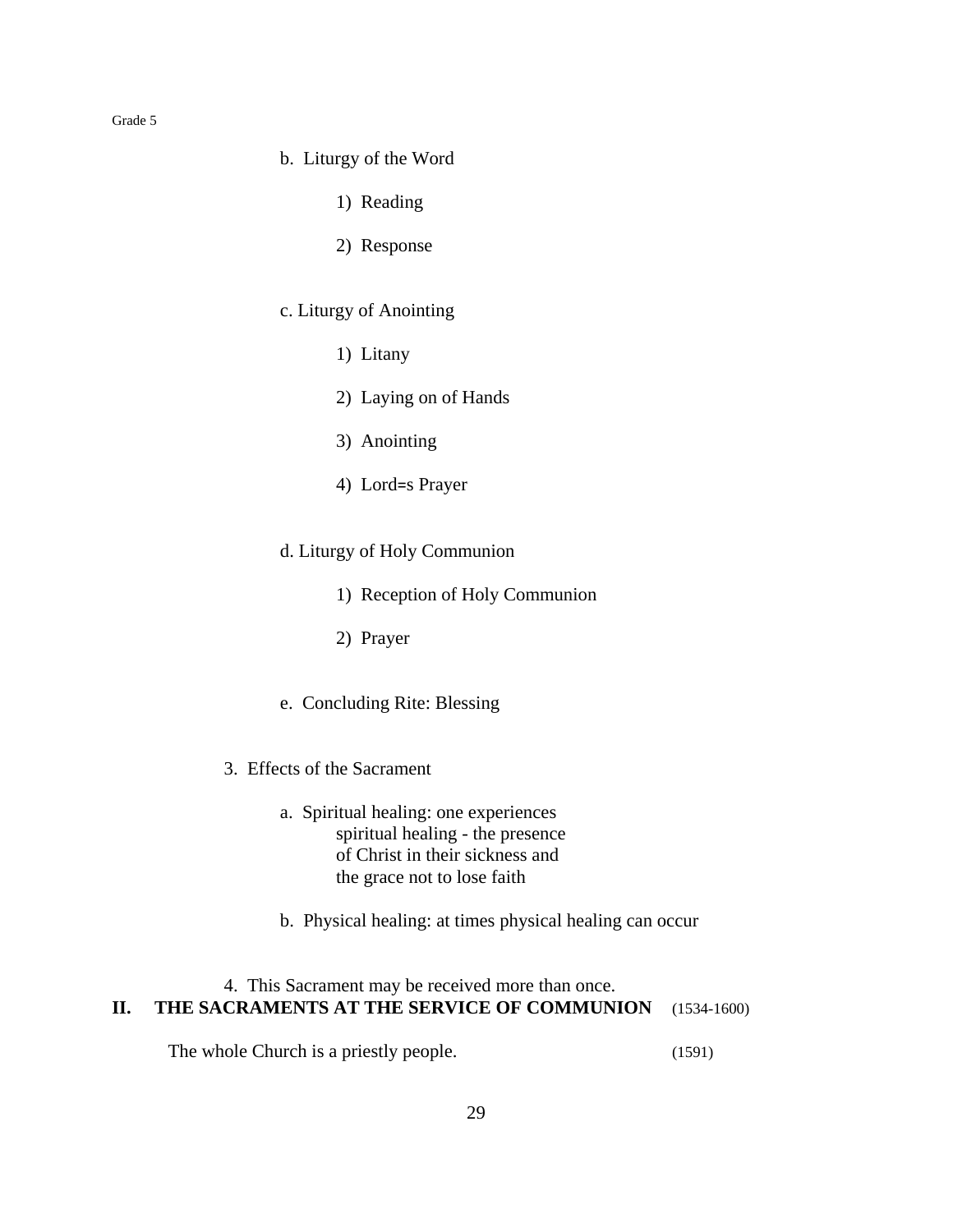Through Baptism we are all members of the Body of Christ and we are consecrated for the common priesthood of all the faithful. We are called to worship, praise, petition, and thank God as Jesus Christ did. Others are called to nurture and build up the unity of the Body of Christ through particular consecrations. A. HOLY ORDERS

1. Definition

| a. A person is consecrated in the<br>name and person of Jesus Christ<br>to serve God and the people of God. |                  |
|-------------------------------------------------------------------------------------------------------------|------------------|
| b. It is a sacrament of apostolic ministry                                                                  | (1536)           |
| 2. Purpose                                                                                                  |                  |
| a. To help people grow as members<br>of the Body of Christ                                                  | Lk. 22:24-27     |
| b. To preach and teach God=s Word                                                                           |                  |
| c. To celebrate the sacraments with the faithful                                                            |                  |
| 3. Ministerial priesthood: Degrees of Holy Orders                                                           | (1554)           |
| a. Episcopacy - Bishops                                                                                     | $(886, 1555-61)$ |
| 1) As a successor of the apostles,<br>he possess the fullness of Holy Orders:                               |                  |
| - preaching the Gospel                                                                                      |                  |
| - celebrating sacraments                                                                                    |                  |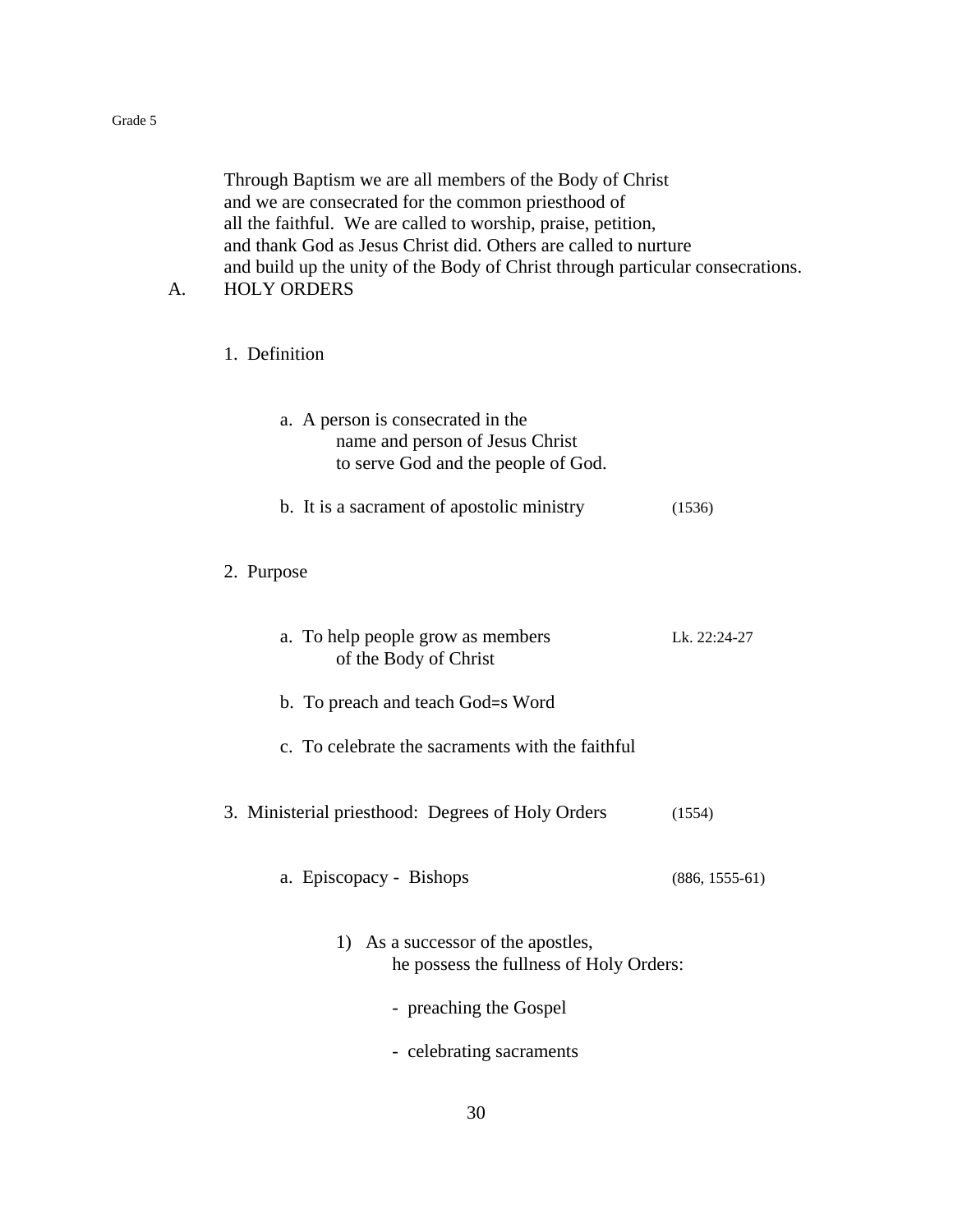- nurturing the unity of the church through charity
- 2) Chief shepherds, teachers, and rulers of dioceses (groups of parishes in a geographic location)
- 3) Symbols of a bishop
	- a) Ring symbol of the bond between the bishop and his people
	- b) Miter liturgical headdress that signifies the office of bishop, cardinal, or pope. (The front and back pieces of material represent the Old and New Testaments.)
	- c) Crosier the staff carried by the bishop that symbolizes his role as chief shepherd
- b. Presbyterate: Ordained priests (1562-68)
	- 1) Co-workers of the bishop
	- 2) Signed with a special character enabling (1563) them to act in the person of Christ
	- 3) Consecrated to preach the Gospel and celebrate the sacraments
	- 4) Variety of ministry for priests
		- a) Pastors
		- b) Teachers
		- c) Chaplains
		- d) Missionaries
		- e) Religious Orders (Jesuits, Augustinians, Vincentians, etc.)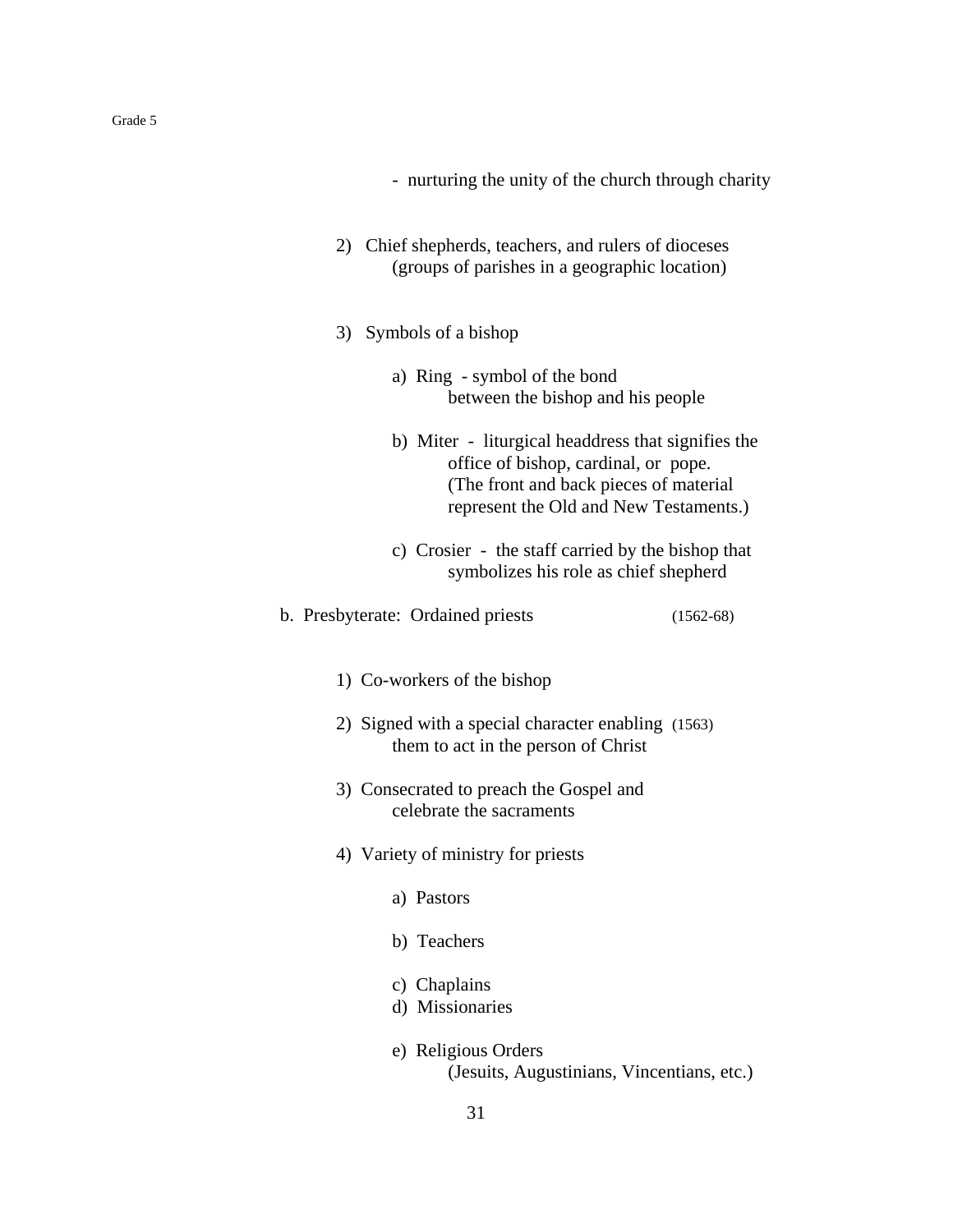5) Symbols

- a) Alb
- b) Stole
- c) Chasuble
- c. Deacons (1569-71)

- 1) Assist the bishops and priests in service
	- a) Proclaim the Gospel and preach
	- b) Distribute Communion
	- c) Baptize
	- d) Preside over funerals
	- e) Bless marriages
	- f) Participate in works of charity
- 2) Kinds
	- a) Transitional deacons
		- those preparing for priesthood: make promises of celibacy and obedience to the bishop
	- b) Permanent deacons
		- unmarried men who promise celibacy and obedience to the bishop
		- married men who promise obedience to the bishop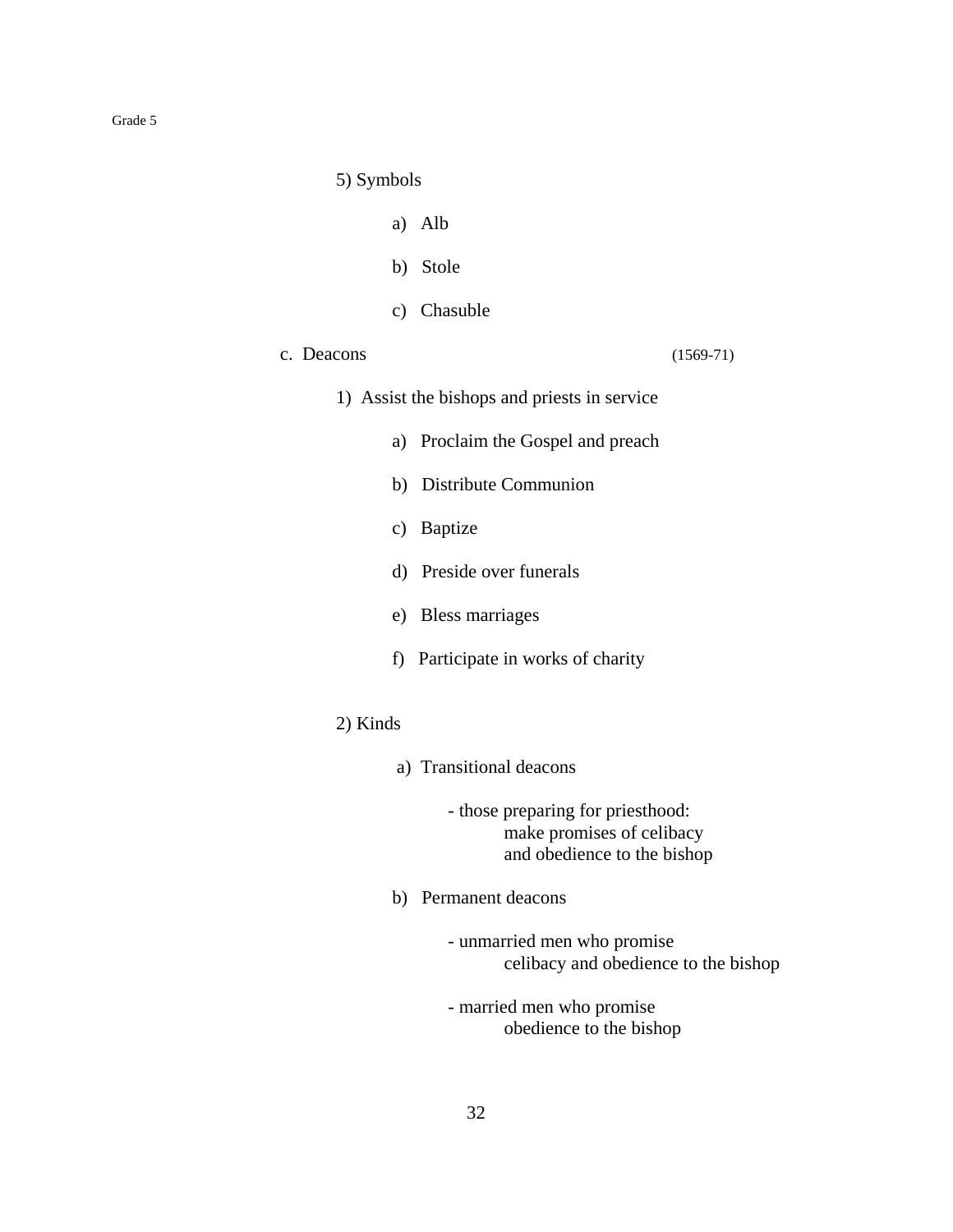3) Symbols

- 1) Alb
- 2) Stole
- 3) Dalmatic (outer garment)
- 3. Rite of Ordination
	- a. Laying on of Hands: ritual invoking the Holy Spirit
	- b. Prayer of Consecration: asking God the Father to send the Holy Spirit and consecrate these men in the person of Jesus Christ

## B. THE SACRAMENT OF MATRIMONY (1601-58)

## 1. Definition

- a. Matrimony is the union of two people who freely enter into a loving covenant with each other in Christ.
- b. A sacred sign that gives witness to the world of the love between Christ and his Bride, the Church
- 2. Purpose
	- a. Husband and wife grow in union through faithfulness to each other until death
	- b. Couple accept children and intend to raise them in the faith
- 3. Rite of Marriage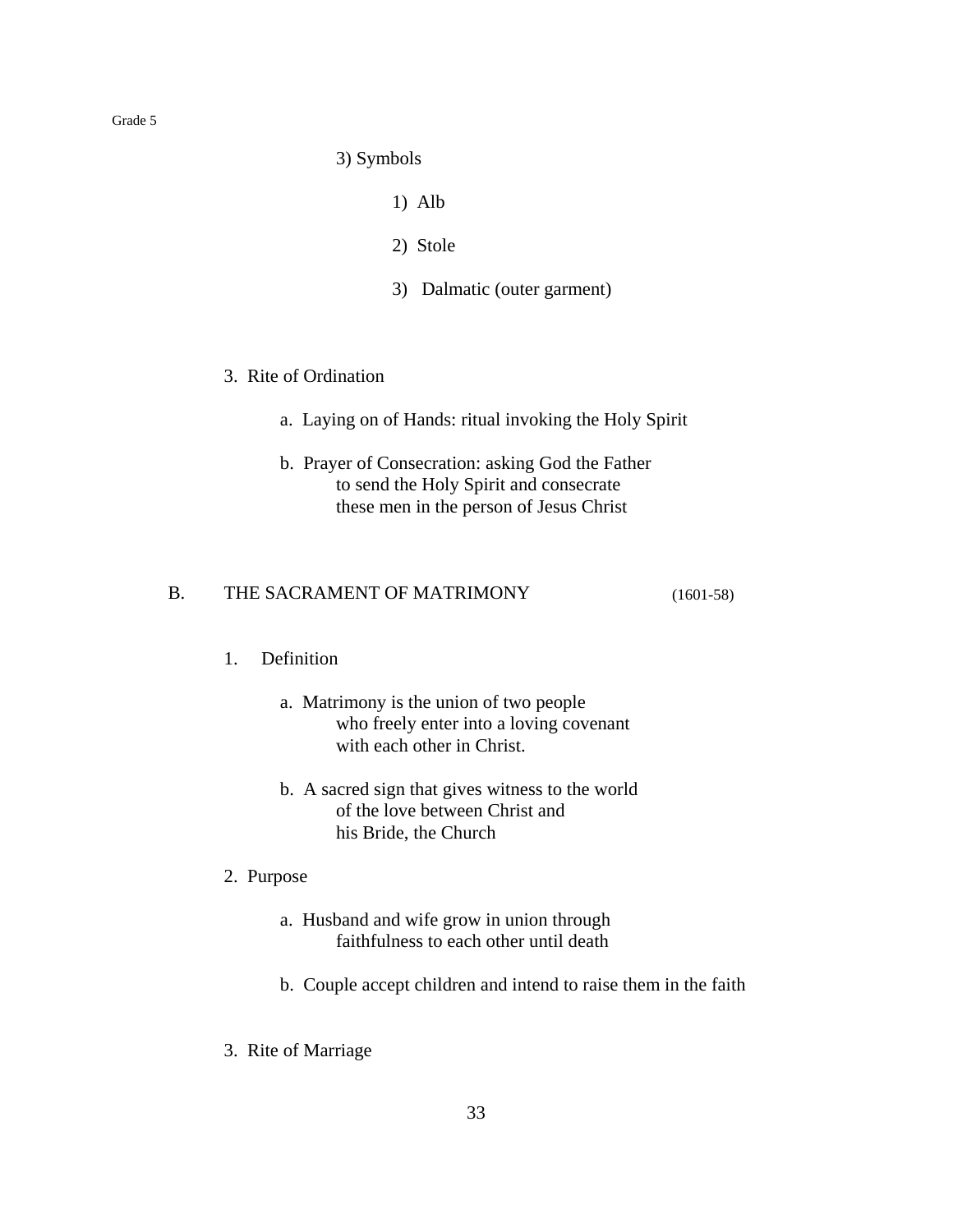|      | a. Ministers - the wife and husband                                                                              |                                              |
|------|------------------------------------------------------------------------------------------------------------------|----------------------------------------------|
|      | b. Exchange of vows                                                                                              |                                              |
|      | c. Nuptial Blessing                                                                                              |                                              |
| III. | <b>LITURGICAL YEAR</b>                                                                                           | $(1168-71)$                                  |
|      | <b>LENT</b><br>A.                                                                                                | (1095)                                       |
|      | 1. Time of preparation for Easter, forty days                                                                    |                                              |
|      | 2. From Ash Wednesday to the Mass of the Lord=s Supper<br>on Holy Thursday                                       |                                              |
|      | 3. Liturgical color is purple for penance, repentance                                                            |                                              |
|      | <b>B.</b><br><b>HOLY WEEK</b>                                                                                    |                                              |
|      | 1. Palm Sunday                                                                                                   | Jn. 12:12-19                                 |
|      | 2. Triduum                                                                                                       |                                              |
|      | a. Holy Thursday<br>Mass of the Lord=s Supper                                                                    | Mt. 26:26-35<br>Mk. 14:22-31<br>Lk. 22:14-23 |
|      | b. Good Friday<br>Celebration of the Lord=s Passion<br>Liturgical color is red<br>c. Holy Saturday: Easter Vigil | Mt. 27, Mk. 15, Lk. 23                       |
|      | Service of light: blessing of the Easter Fire<br>1)                                                              |                                              |
|      | Lighting of the Paschal Candle<br>2)                                                                             |                                              |
|      | a) Large candle that is a sign                                                                                   |                                              |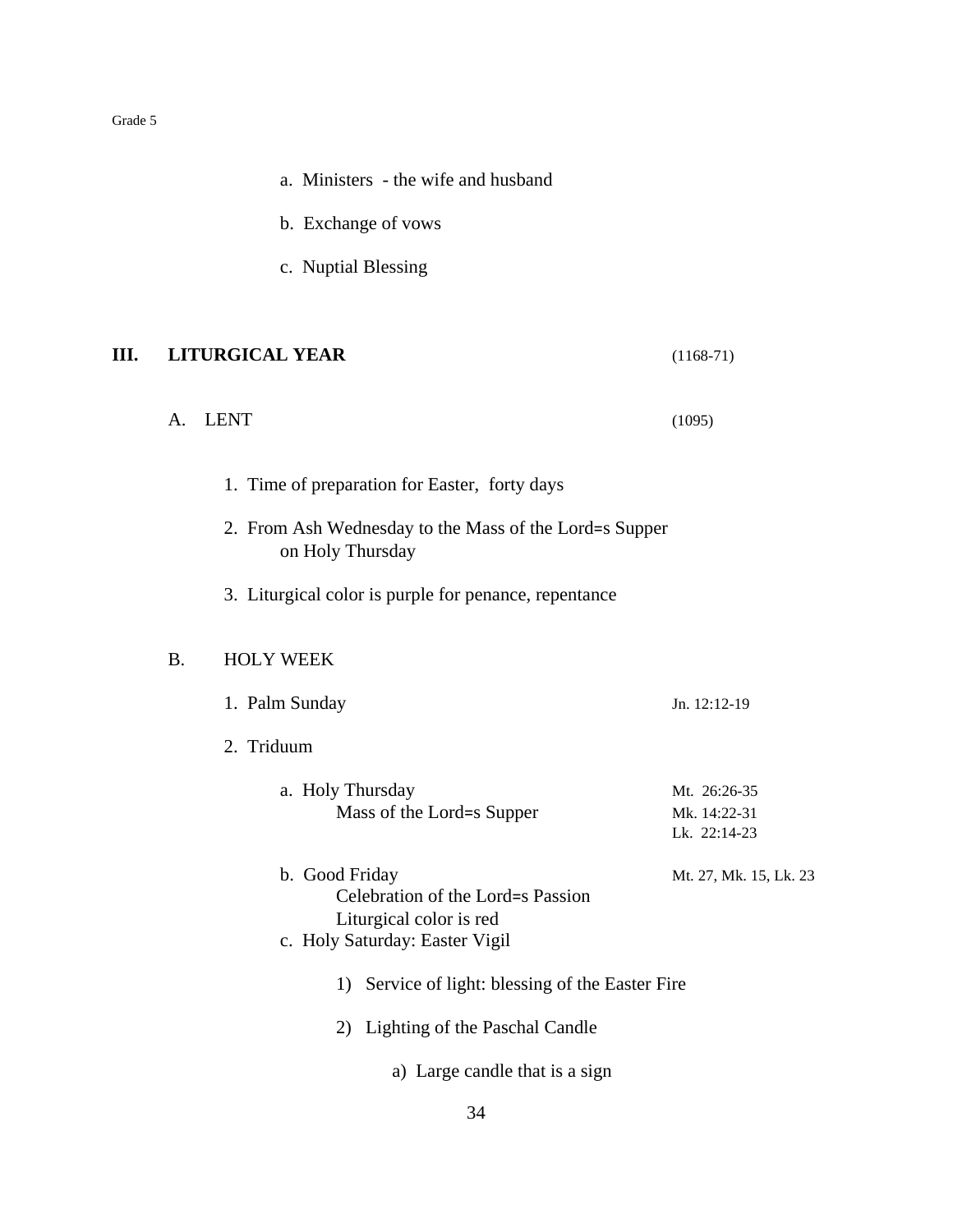of the presence of the Risen Lord

- b) A cross is cut into the candle
- c) Alpha Α the first letter of the Greek alphabet is traced above the cross
- d) Omega  $\Omega$  the last letter of the Greek alphabet is traced below the cross
- e) The numerals of the current year are traced between the arms of the cross.
- f) Five grains of incense are inserted in the candle in the form of a cross. These symbolize the five glorious wounds of Christ.
- g) Candle leads the procession into Church. It also leads the procession during the Rite of Baptism at the Easter Vigil and is kept near the baptismal font to be used during baptisms and funerals.

## d. Easter

Sunset of Holy Saturday to sunset of Easter Sunday

| C. | <b>EASTER SEASON</b>                                                                            | $(1168-69)$                                                       |
|----|-------------------------------------------------------------------------------------------------|-------------------------------------------------------------------|
|    | Sunset of Easter Sunday to sunset of the Solemnity of Pentecost                                 |                                                                   |
|    | 1. Easter Sunday: liturgical color is white<br>for glory, joy, innocence                        | Mt. 28:1-15, Mk. 16:1-8,<br>Lk. 24:1-12, Jn. 20:1-10              |
|    | 2. Ascension Thursday: liturgical color is white<br>marks the end of Jesus= earthly appearances | Mt. 28:16-20,<br>Mk. $16:19-20$<br>Lk. 24:50-53.<br>Acts $1:6-12$ |
|    | 3. Pentecost: liturgical color is red<br>for the Holy Spirit                                    | Acts $2:1-4$                                                      |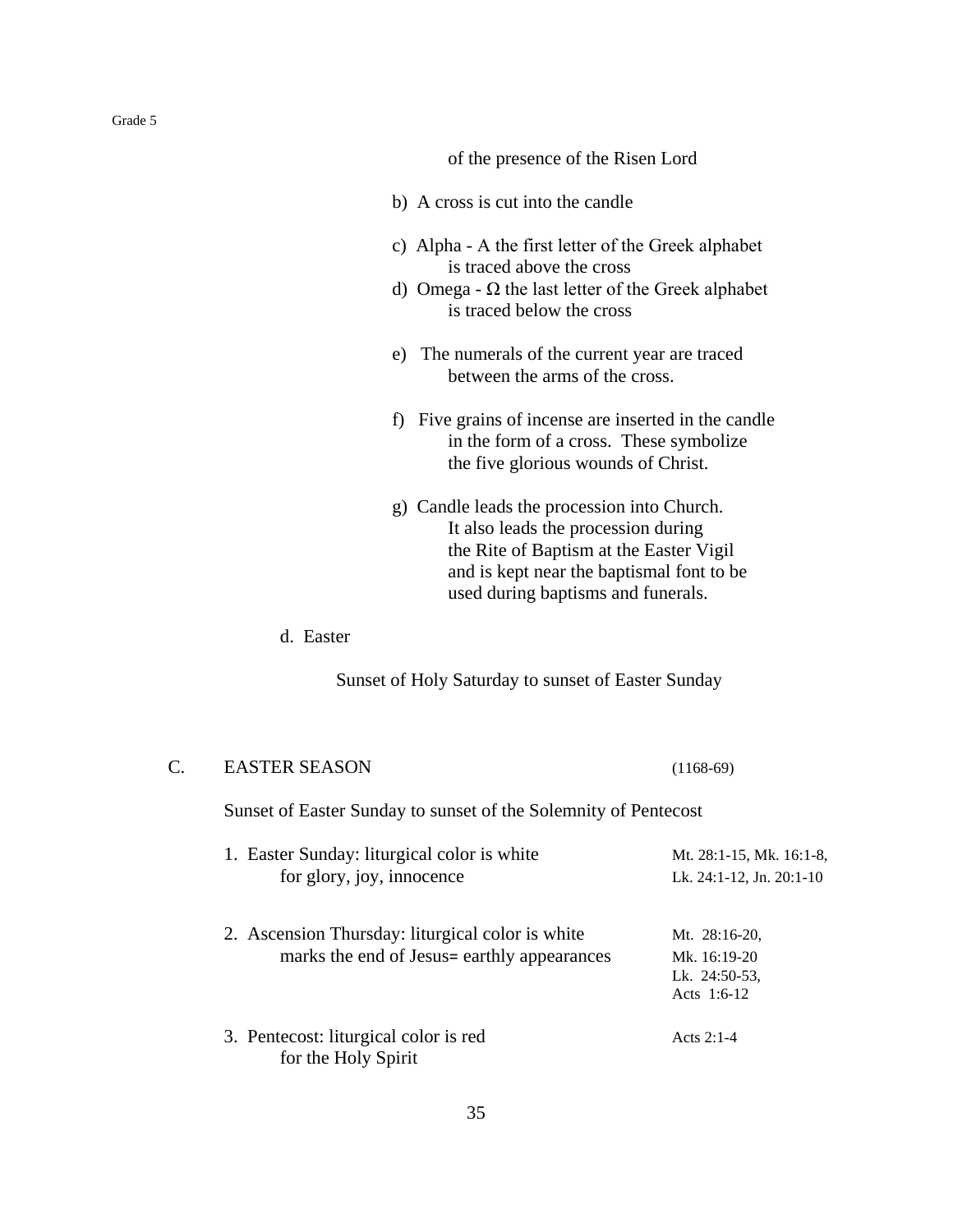- a. Fifty days after Easter
- b. The birthday of the Church

#### D. OTHER CELEBRATIONS

- 1. Trinity Sunday Sunday after Pentecost
- 2. Corpus Christi (Body and Blood of Christ) Sunday after Trinity Sunday
- 3. Solemnity of the Sacred Heart Friday after the Second Sunday after Pentecost
- E. ORDINARY TIME: liturgical color is green for hope, growth, life

## F. SAINTS AND HOLY PEOPLE

#### **May 10: St. Damien of Molokai**

Joseph de Vuester was born in 1840, the son of Belgian farmers. He joined the Congregation of the Sacred Heart and chose the name "Damien". These missionaries were responsible for the Catholic faith on the Hawaiian Islands. He spent eight years traveling by horseback and by canoe to serve the people. The Bishop asked for a volunteer priest to go to the island of Molokai, a place for people dying of leprosy. There were no health care facilities, no law enforcement, and no priests on Molokai. The people were in desperate need of help. Father Damien volunteered, knowing he would not be allowed to leave the island. Molokai took on a whole different meaning after he arrived. It became an island of Christian love. He labored for eighteen years until his death. Father Damien eventually contracted leprosy and died on April 15, 1889 at the age of forty-nine. He was canonized by Pope Benedict XVI on October 11, 2009.

#### **June 24: Birth of John the Baptist**

John the Baptist was a prophet who foretold the coming of Jesus, the Messiah. The Gospel of Luke tells the story of John's birth. His parents, Zachariah and Elizabeth, were childless and old. The Angel Gabriel appeared to Zachariah and told him Elizabeth would bear a son. Zachariah did not believe this, and he immediately lost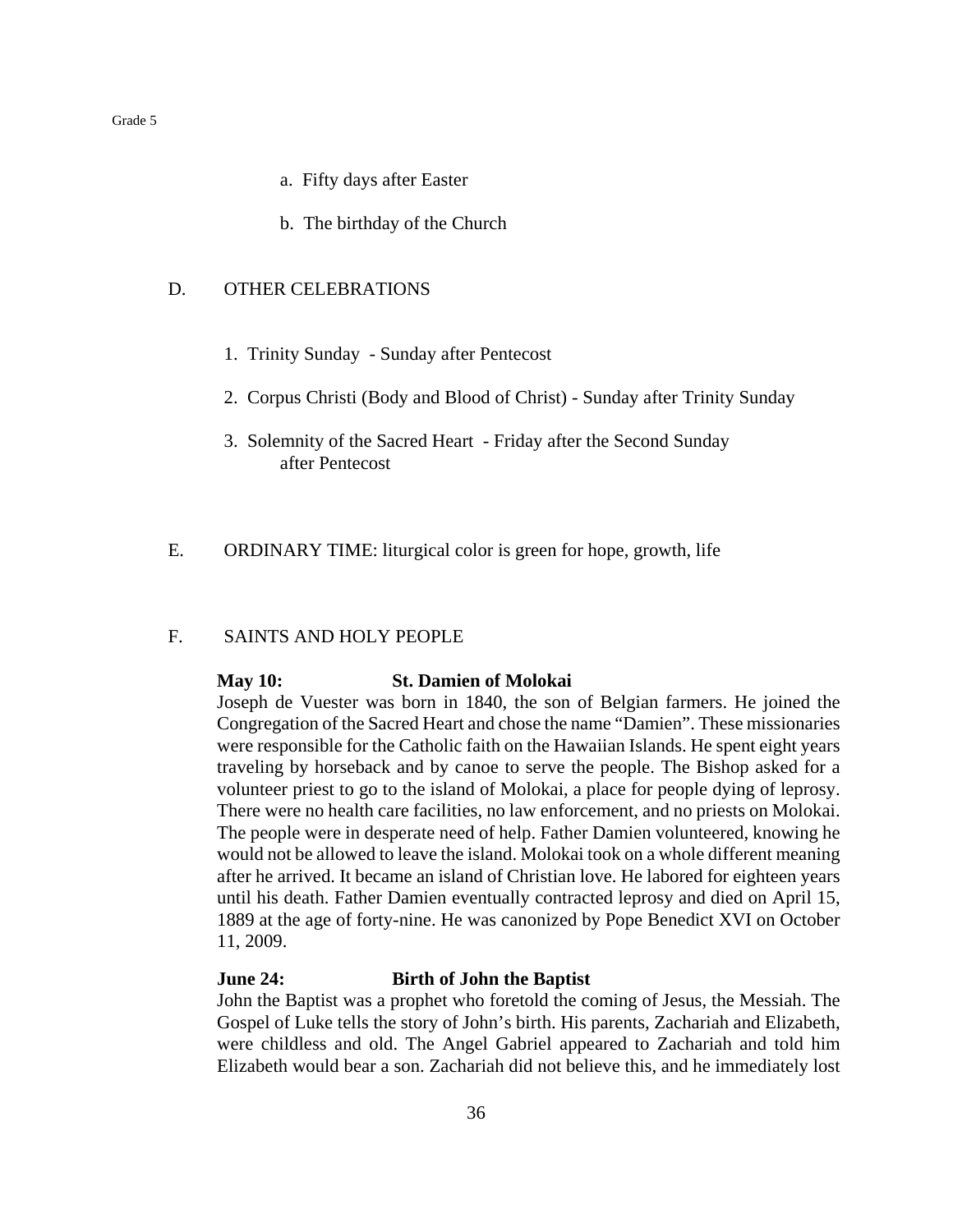his ability to speak (Luke 1:5-25). However, Elizabeth did conceive a baby, and when Elizabeth's cousin Mary came to visit her, the baby leaped for joy in her womb (Luke 1:44). When Elizabeth gave birth to her baby, Zachariah wrote on a tablet, "His name is John." Zachariah was then able to speak again (Luke 1:57-66).

## **July 1: Blessed Junipero Serra**

Blessed Junipero Serra founded the Franciscan missions in California in the 18<sup>th</sup> century. Born in Spain in 1713, he joined the Franciscans at the age of twenty-three. Initially, he was a scholar and teacher, but he later became a missionary in 1749. He was sent first to Mexico City, then to Baja California and finally founded a mission in San Diego, California in 1769. This was the first of twenty-one missions throughout California. These mission centers reached out to the native Indians and also first cultivated European crops in America, such as figs, citrus, grapes, olives and vegetables. Blessed Junipero Serra traveled tirelessly from mission to mission and is said to have confirmed over 5,000 people. He died at the mission in Carmel in 1784.

## **July 6: St. Maria Goretti, Virgin and Martyr**

Born to a poor farming family in Italy in 1890, Maria Goretti was always known for her piety and her beauty. She was a very good, responsible and religious young girl. Her family were sharecroppers who lived next door to the Serenelli family. Her father died when she was ten. Her mother needed to work on the farm to provide for her young six children. Maria took care of her younger siblings. In 1902, when Maria was twelve, she was attacked and stabbed fourteen times by 19-year-old Alessandro Serenelli. She died two days later. Before she died she went to confession, received Communion and the Sacrament of the Sick. She also forgave Alessandro. Alessandro was sent to prison and years later dreamt of Maria in a garden, again forgiving him and offering him flowers. After that, he repented of his crime. He was released from prison and sought out the forgiveness of Maria's family. Alessandro was even present at her canonization in 1950.

## **IV. MARY**

## A. SHRINES TO OUR LADY

- 1. Shrine of Our Lady of Czestochowa Doylestown, PA
- 2. National Shrine of the Immaculate Conception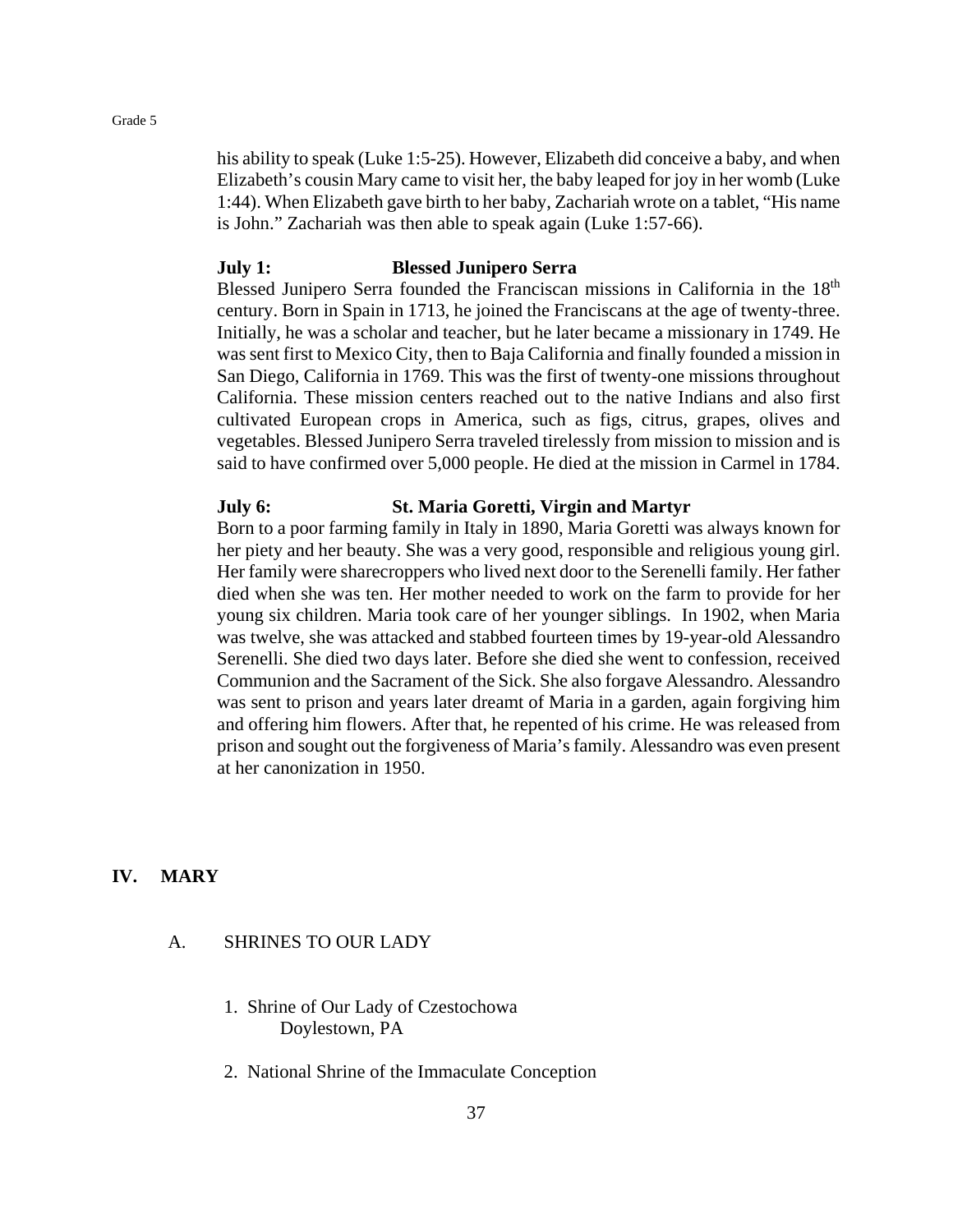Washington, D. C.

3. Shrine of Our Lady of Guadalupe Mexico

## B. DAYS IN HONOR OF MARY

## **February 2: Purification of Mary/Presentation of the Lord**

Mary and Joseph presented the newborn Jesus at the Temple, according to Jewish law, forty days after his birth. They sacrificed a pair of turtledoves, according to the custom of the poor. At the temple, they met Simeon, a man whom God had promised would not die until he saw the Savior. Upon seeing Jesus, Simeon prayed, "Lord, now let your servant go in peace; your word has been fulfilled" (Luke 2:29). Simeon also prophesied to Mary, "A sword will pierce your soul, that the thoughts of many hearts may be revealed" (Luke 2:34-35). The presentation of Jesus in the temple is the Fourth Joyful Mystery of the Rosary.

## **February 11 Memorial of Our Lady of Lourdes**

Mary appeared to a fourteen year old girl named Bernadette Soubirous on February 11, 1858 in Lourdes, France. Our Lady appeared dressed in white with a blue sash, yellow roses at her feet and a rosary in her hand. Mary appeared eighteen times to Bernadette. The Lady told her many things among them that, although Bernadette would not find happiness in this life, she would find it in Heaven. She told her to pray for sinners and to do penance. The Blessed Mother told Bernadette to have a chapel built at the site where she appeared and that processions were to be held. When Bernadette asked the Lady what her name was, she said, AI am the Immaculate Conception.@ Through Bernadette, the Blessed Mother called sinners to a change in heart, to reach out and care for the sick, the poor, and those who had lost hope. Each year millions of people make their way through the mountainous country of southeastern France to the shrine at Lourdes. They come to ask Jesus through the intercession of his Mother for a cure of their body or soul.

## **March 25 Solemnity of the Annunciation**

The Annunciation is the feast commemorating the appearance of the Angel Gabriel to Mary. The angel told her that she had been chosen to be the Mother of Jesus Christ, the Son of the Most High God. Mary, through the power of the Holy Spirit, became the Mother of Jesus.

## **May 31 Feast of the Visitation** Luke 1:39-56

The Presentation of Mary is a unique feast day. Although the event is not in the Bible, we learn from other sources that Mary's parents, Ann and Joachim, offered Mary to God in the Temple when she was only three years old. We celebrate this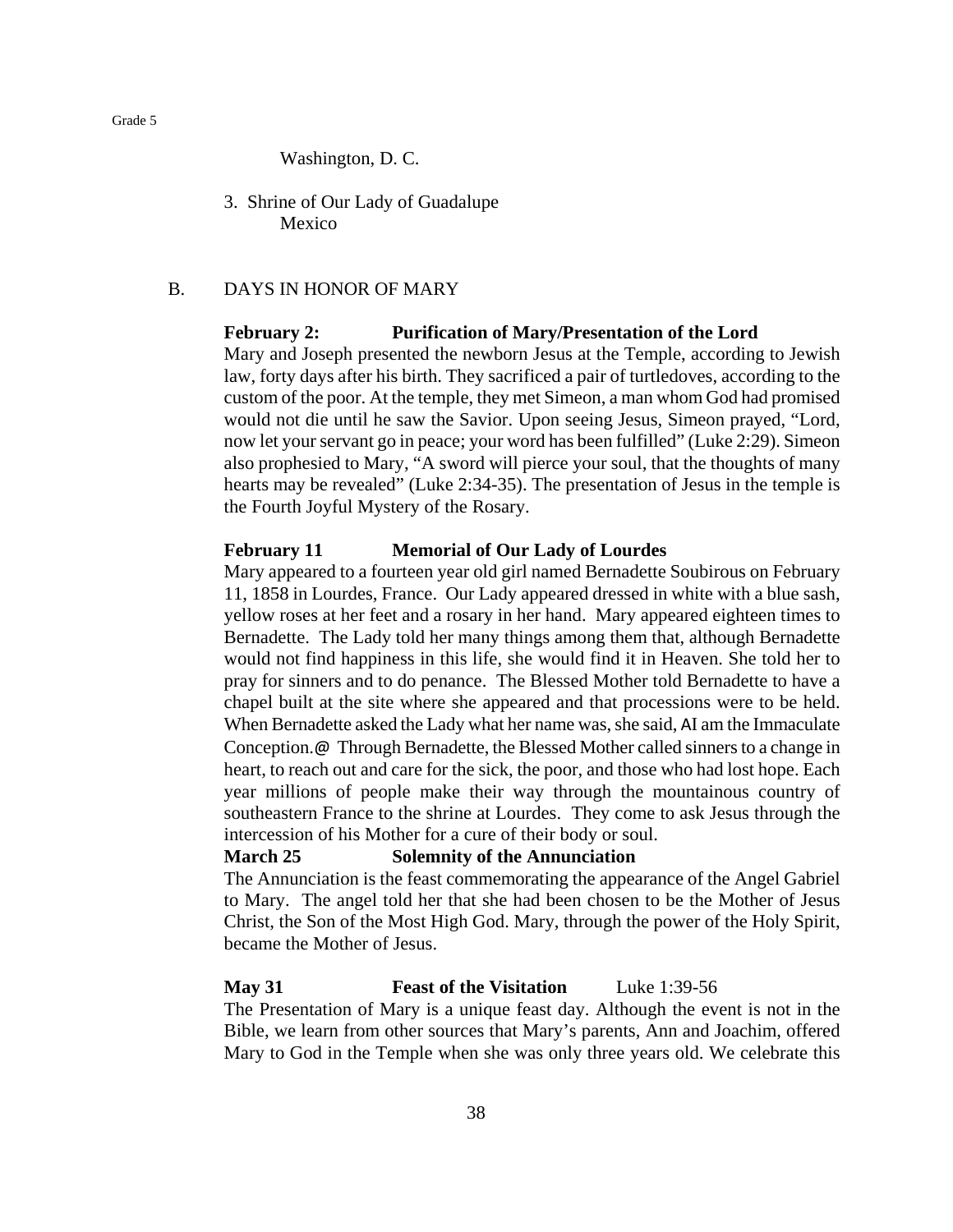event because it helps us to Lord and obeying His will in all things.

## **May or June Immaculate Heart of Mary**

(Saturday following the Second Sunday after Pentecost)

## **July 16 Memorial of Our Lady of Mount Carmel**

Mount Carmel is located on the coast of Israel, north of the city of Haifa. This was the place where the prophet Elijah confronted the pagan prophets of Baal. Around 1154, the Order of Mt. Carmel was founded at this ancient shrine. This contemplative order, called Carmelites, began to celebrate its patronal feast on July 16. According to the tradition of the order, on that day in 1251, Mary appeared to St. Simon Stock, a Carmelite in England. She gave him the brown scapular as a sign of her love and protection. A full scapular is a long piece of cloth worn over a religious habit. Today a scapular may be a medal or two pieces of cloth connected by a cord. Carmelites and others who wear the scapular honor the Blessed Mother by wearing it.

## **V. PRAYER** (2697-2724)

## A. DEFINITION

Prayer is the lifting up of the mind and heart to God. It is communication with God. It is a way of deepening our relationship with God.

## B. EXPRESSIONS OF PRAYER (See Prayer Appendix)

1. Journal Keeping

2. Guided Meditation

3. Shared Prayer

## **VI. SOCIAL JUSTICE**

*AThe Church=s social teaching is a rich treasure of wisdom about building a just society and living lives of holiness amidst the challenges of modern society.... In this time of widespread violence and diminished respect for human life and dignity in our country and around the wold, the Gospel of life and the biblical call to justice need to be proclaimed and shared with new clarity, urgency, and energy.@ Sharing* Catholic Social Teaching *Challenges and Directions*, USCC, 1998, p. 4